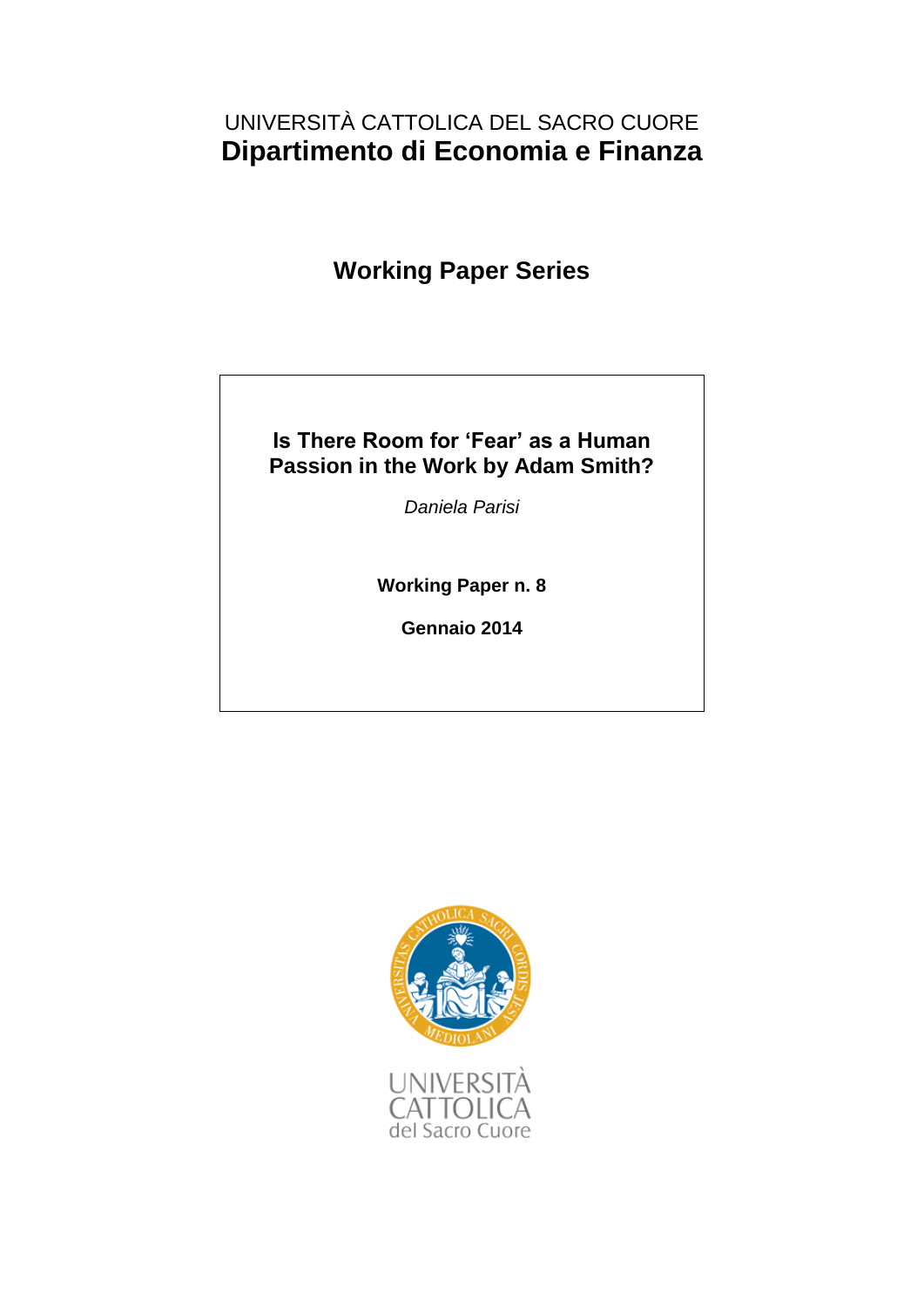# **Is There Room for 'Fear' as a Human Passion in the Work by Adam Smith?**

**Daniela Parisi**

*Università Cattolica del Sacro Cuore*

Working Paper n. 8 Gennaio 2014

Dipartimento di Economia e Finanza Università Cattolica del Sacro Cuore Largo Gemelli 1 - 20123 Milano – Italy tel: +39.02.7234.2976 - fax: +39.02.7234.2781 e-mail: dip.economiaefinanza@unicatt.it

The Working Paper Series promotes the circulation of research results produced by the members and affiliates of the Dipartimento di Economia e Finanza, with the aim of encouraging their dissemination and discussion. Results may be in a preliminary or advanced stage. The Dipartimento di Economia e Finanza is part of the Dipartimenti e Istituti di Scienze Economiche (DISCE) of the Università Cattolica del Sacro Cuore.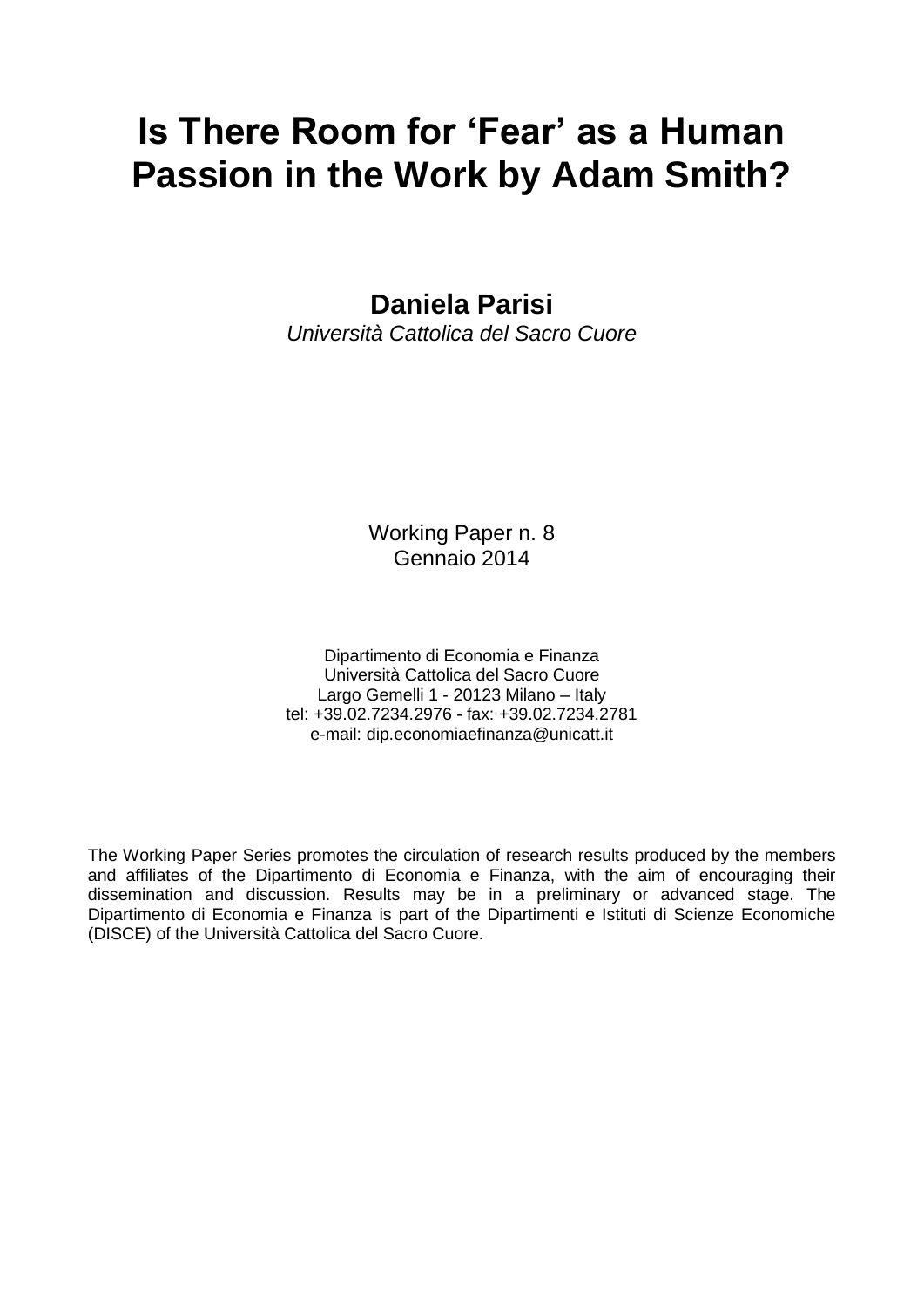# **Is There Room for "Fear" as a Human Passion in the Work by Adam Smith?<sup>1</sup>**

Daniela Parisi

**Abstract:** The sciences tell us that fears are physical feelings and mental emotions that play a key role in any society. Not many issues related to fear are explored by economists today. The aim of this paper is to go backwards through the history of economic thought, and examine if and how Adam Smith considered fear in his work: in effect, he devoted a great deal of attention to the concept of fear. This paper does not intend to cover the whole of the topic at hand as it would also be useful to investigate the connections between fear and all the other feelings that pervade Smith's thought.

**Keywords**: Adam Smith, Human Passions, Fear, Sociology, Psychology, Neurosciences.

**Jel**: BOO; B12.

 $\mathbf{1}$ [Daniela.parisi@unicatt.it](mailto:Daniela.parisi@unicatt.it)

This paper was presented and discussed at the ESF-FENS Conference on "The Neurobiology of Emotions" (Stresa-Italy, 11-15 November 2012). My thanks go to the participants in the "Models of fear and anxiety" Session. I also thank Gloria Vivenza for her useful comments on a previous version of this paper.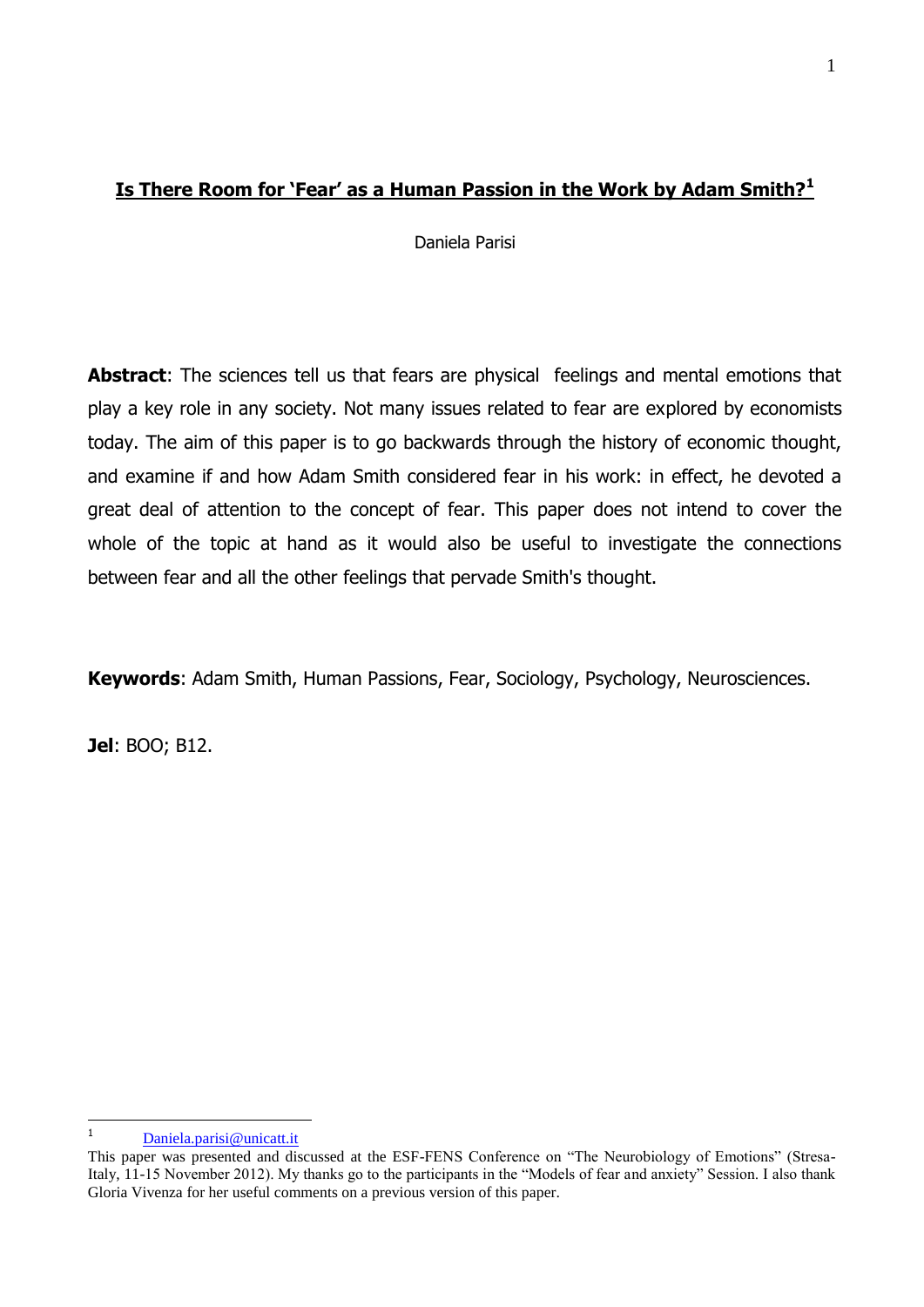## **1. Introductory remarks: Contemporary analysis on fear and work project**

Today we find references to fear in sociological, psychological and neurosciences literature, on the individuals' sense of identity and the collective mental state. In sociological literature, the impact of national and collective issues on the individual is taken into account. In psychological literature, the "collective mental state" is conceived as a condition subordinated to mechanisms of change. In the case of the neurosciences, a wealth of information and analyses on fear is available thanks to the interventions presented at the international Conference on "The Neurobiology of Emotion" (Stresa, Italy, 11-15 November 2012), included in the programs of the European Science Foundation and FENS. Interesting sessions were attended by a limited number of participants that seriously questioned and discussed the presentations offered by the interdisciplinary attendees. Fear had its own room in this context: in effect, fear was presented as a part of everybody's emotional history, as also including fear feeling, learning, consolidating and memorizing, and fear storing through morphological neuronal changes in a basket of fear neurons and extinction neurons intermingled and differentially connected. The interventions dealt with the phenomena related to expressing fear, inducing or inhibiting it, to being anesthetized from fear, or controlling and orienting it.

In all these cases, fear is described by contemporary scholars as a feeling, an emotional state, caused by the presence of danger, real or imagined. Overall, fear is considered to be a feeling that has some basic features. Fear is omnipresent: in all societies people suffer from fears; these are generated by something or someone. Fear is experienced in anticipation of some specific danger. It helps to explain the development of conditioned reactions to initially neutral stimuli, and, therefore, it has social and political consequences, since the system may decide to exploit real fears or create imaginary ones to achieve its own goals. Fear can change anybody's personality, and influence human relationships. It cannot be removed easily but it can be controlled/restrained; it is difficult to stop once it arises. It is linked to the role of the State (the central administration of a State having its legitimacy and efficiency, in a "statist" perspective) as a guarantor of order in society. The State either instills fear in the opposition, or instills a strong fear of sanctions in its supporters, so as to maintain order in society and deflect attention away from more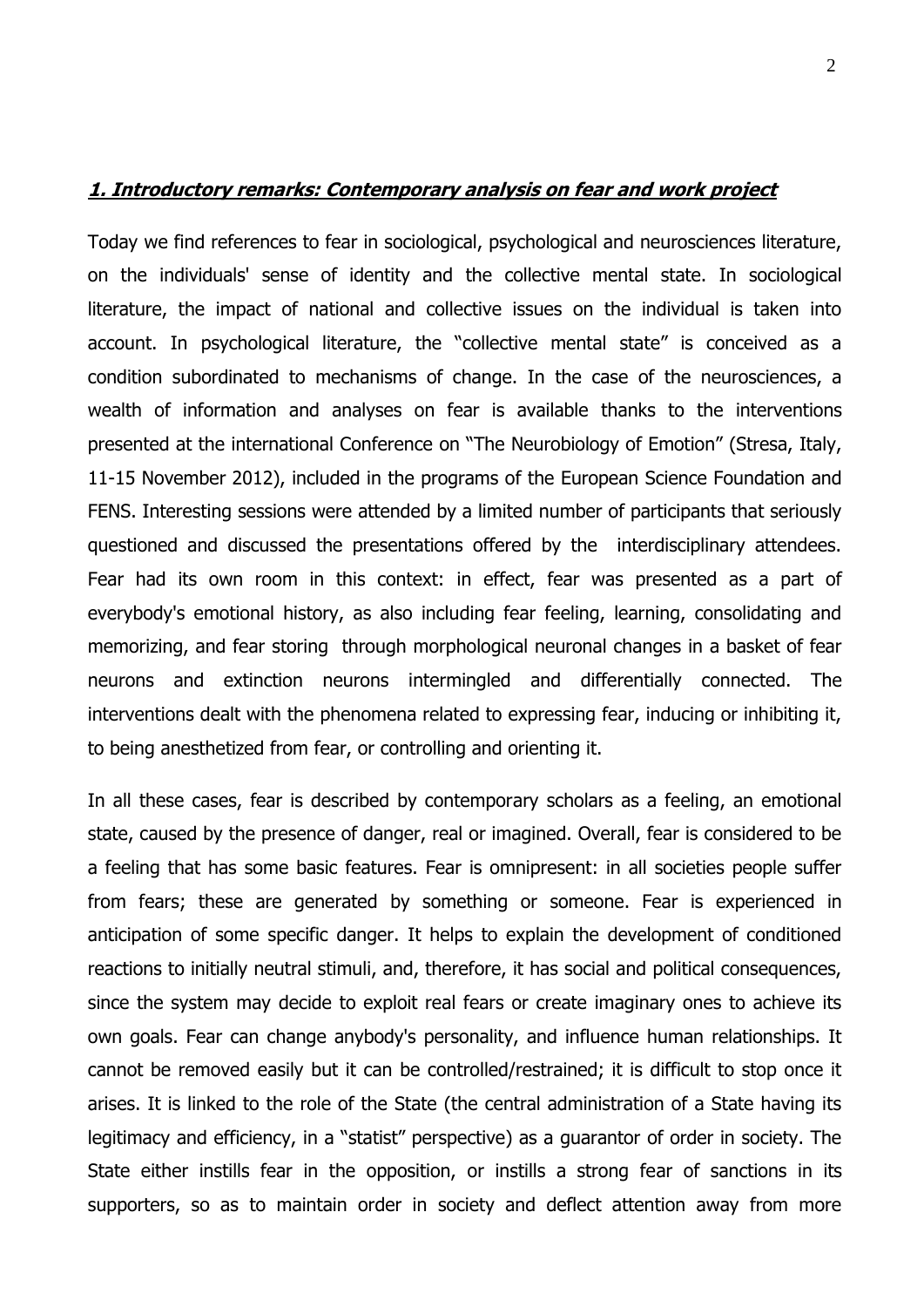dangerous and politically unpalatable situations. Fear can be instilled, controlled, and also hidden with "brutal delicacy" for political, tactical, and strategic purposes. It can even be de-centralized: it is not necessarily related to the power of the State but also to the power of informal groups that may induce others to follow their rules, using—positively or negatively—instruments inductive of fear. It has both a destructive and a constructive aspect: fear can break you down or trigger a better relation between the subject and the world; learning to hope by fearing fear itself is a crucial point in human life (Block 1985).

Contemporary literature makes very careful distinctions when naming concepts related to a situation of disturbance, to a mix of uneasiness and discomfort. In effect, a great fear is termed 'dread'. Dread is different from 'apprehension' or 'anxiety': apprehension is linked to an uneasy perception, while anxiety is more likely connected to some indefinite evil. As for 'worry', it is the state of being entangled in chains of thought and images of a negative and uncontrollable nature, concerning real or imagined issues, usually pertaining to the personal sphere. Apprehension, anxiety and worry are related to a present condition, not to something that may occur in the future. Fear is also different from 'fright', which depicts the feeling of being alarmed at a sudden danger, and from 'scare', which is a widespread alarm.

Sociologists and psychologists studying these topics refer to a Western classical tradition of thought on fear; they do so widely and from different perspectives that can be traced back to the ancient civilizations. In the Greeks—mostly the Stoics—, in writers as Homer and Ovid, and then, more recently, in Nicolò Machiavelli (1512), fear is mainly conceived as a political issue. Machiavelli expressed his fear that a long period of peace may lead to enervation and decadence, and that the common good be scarcely promoted under princely or monarchical rule as the prince cannot/does not confer bestow honors on any good or capable citizens under his rule because he does not want to have any cause to fear them (Delumeau, 1990:102-7).

In a different light and referring to the ancient Greek system of ideas, Michel de Montaigne (1580)**<sup>2</sup>** listed fear among the human passions, starting from the hypothesis that animals feel fear only in their permanent quest for food; fear carries human judgement away from

<u>.</u>

<sup>2</sup> The online Library of Liberty Essays of Montaigne, vol. 1, trans. Charles Cotton, revised by William Carew Hazlett (New York: Edwin C. Hill, 1910). Chapter: OF FEAR.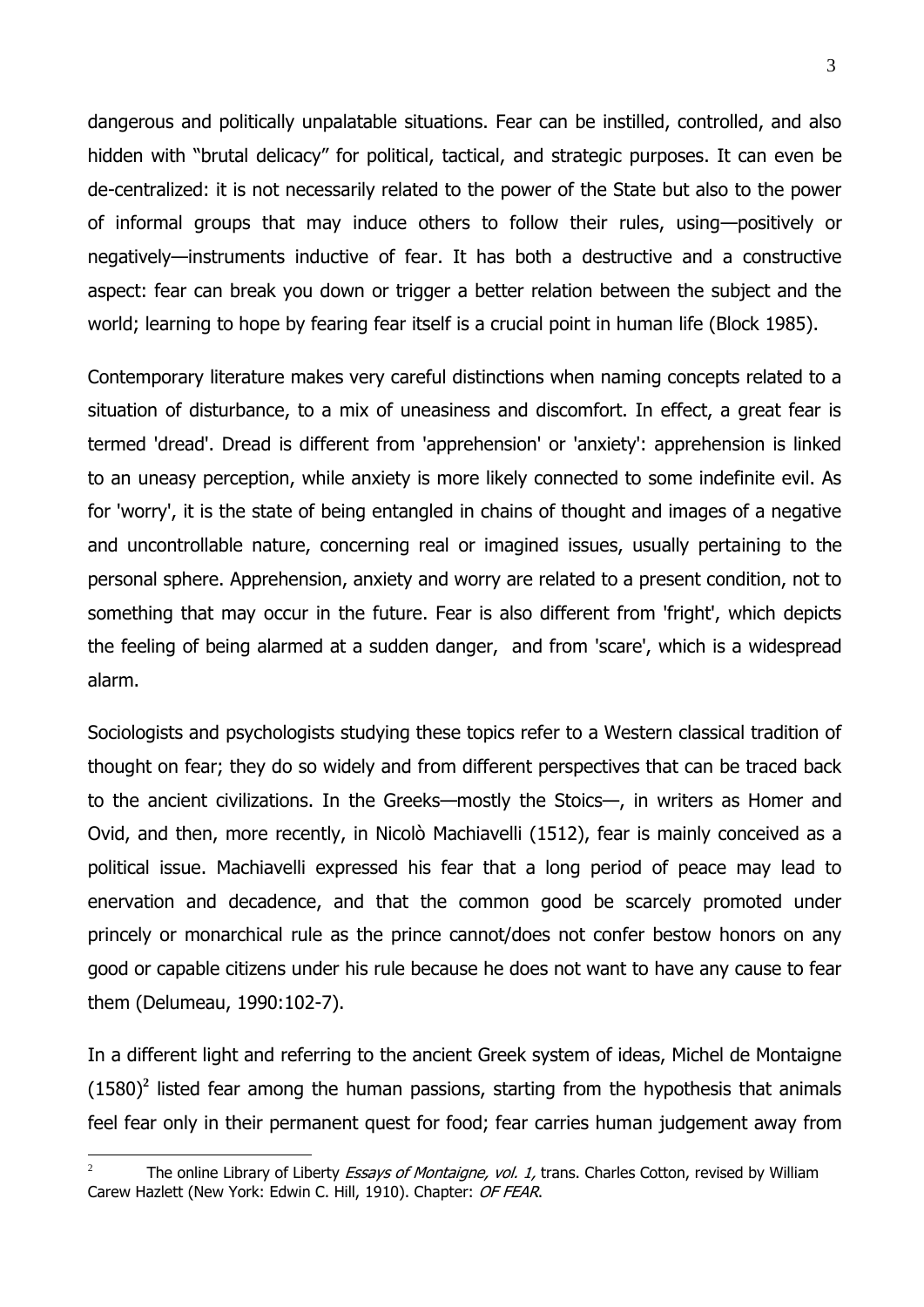its proper setting and **"**it adds wings to the heels, … sometimes it nails down [them], and fetters [them] from moving…**".** In this way, fear is conducive to hyperactivity or, on the contrary, to catatonia, and it is able to "drive out all intelligence" from anyone's mind and generate "panic terrors."

Thomas Hobbes (Leviathan, 1651)**<sup>3</sup>** was concerned with self-preservation as the major reason for action; he pinpointed the dearth of resources as the cause of conflicts, focusing on the fear that the others may have more power than us, and on the uneasiness that urges people to avoid fighting each other permanently and use rationality instead (Delumeau, 1990: 104-6).

The main concern of these three authors was definitely "mutual" fear. On the contrary, the Neapolitan Giambattista Vico (Principj di Scienza nuova di Giambattista Vico d'intorno alla comune natura delle Nazioni**,** 1744) hypothesized that all human civilizations spring from fear, which is not an individual sentiment but "gives rise to a common point of reference that can serve as the starting point for a community" (Delumeau, 1990: 102); this means that his concern was "common fear." Giambattista Vico also developed a political language that included the role of fear -- as Machiavelli had done two centuries before him, obviously with different tones and stressing different aspects. Charles-Louis de Montesquieu in *The Spirit of Law* (1748) dealt with fear from a political point of view too, yet he externalized fear, recognizing that it originates in the ruling of the despot.

Also natural scientists like Darwin, and philosophers, such as Dewey, Kierkegaard, Heidegger, Sartre, as also Freud, Fromm, Horney, etc., have extensively dealt with fear (Delumeau 1990: 102). In effect, on the basis of this rich tradition, contemporary sociologists studying the mechanism that regulates societies have found that order in society—regardless of whether it is considered as an arena for the free expression of preexisting factors—has been conceived as a system built through a process of interactions able to shape a community. This human group-life is an ongoing result of a formative process, a network of intelligent people. The philosopher Judith Shklar is inclined to underline the "cohesive effect" of fear: fellow-citizens in awe really are in the favorable condition to drive their political system towards freedom (Delumeau, 1990: 109).

<sup>3</sup> The online Library of Liberty, Hobbes's Leviathan reprinted from the edition of 1651 with an Essay by the Late W.G. Pogson Smith (Oxford: Clarendon Press, 1909). Accessed from http://oll.libertyfund.org/title/869 on 2012-12-18.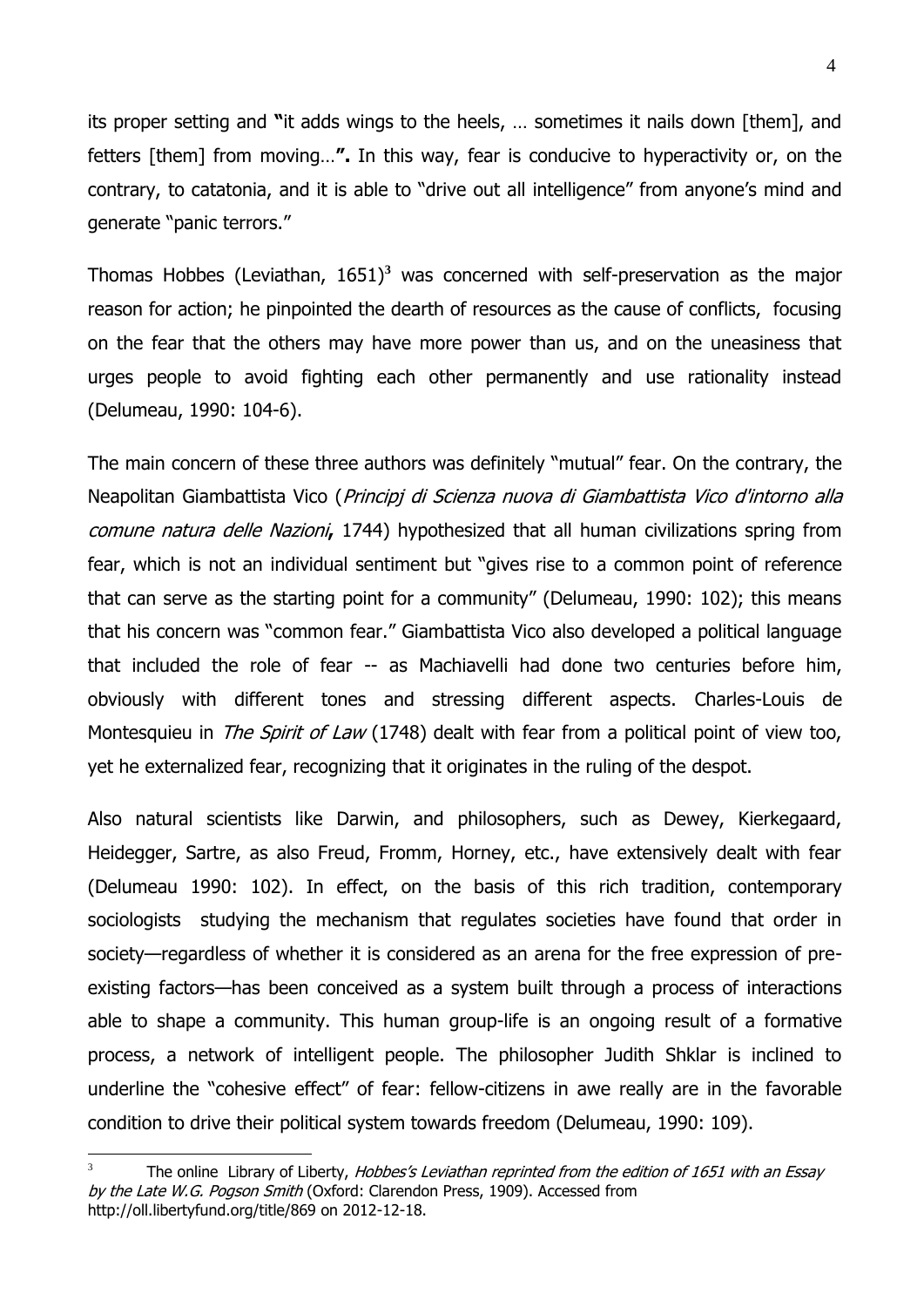Culture and values play a very important role in sustaining social order: the more they are internalized, the more important their role. Culture and values, internalized by natives and by immigrants in any society, play a key role in sustaining social order in that selfsame society; yet, sometimes or quite often, devotion to values hides the rules that have to be obeyed in order to survive, or progress, and in order to avoid losing a reward or incurring a punishment.

Unlike genes, social values are not stable, and are subject to any external factor, such as the influence of economic, social, and political factors. Values are flexible because they serve individuals and societies as mechanisms of adaptation and survival.

In some cases, a society can be considered socially, ethnically and culturally homogeneous and stable, and as endowed with some sort of national character and identity. But this situation is uncommon, slightly unreal, and in any case, this homogeneity cannot be the foundation of order because people have different attitudes towards very important issues.

Summing up: the sciences tell us today that fears are physical feelings and mental emotions that play a key role in maintaining social order and in determining the quality of life, and also that this attitude has been present in the Western philosophical tradition ever since the Greek philosophers till our century's political and social scientists, psychologists, and historians. Today, we recognize the value of this rich Western tradition that makes the idea of fear very flexible. We may consider it within the sphere of political discourse – either fear as a cohesive element for a group dominated by a tyrant, or fear as a force bonding loose agents that clash against their own or an external group. In addition to that, we may consider fear as embedded in the economic sphere when this passion is linked to subsistence, namely as fear of not being able to maintain well-being or enhance it.

Obviously, the different manifestations of fear are hardly expressible in such a hasty way, because fear—as a basic emotion—exists in all cultures but it is expressed differently, by different norms, in different cultural contexts. Emotions are expressed in a variety of forms, from culture to culture: "What we fear, and how strongly, depends on our conceptions of the world, of what dangerous forces exist in it and what possibilities we have for protecting ourselves against them" (Svensen 2008: 24).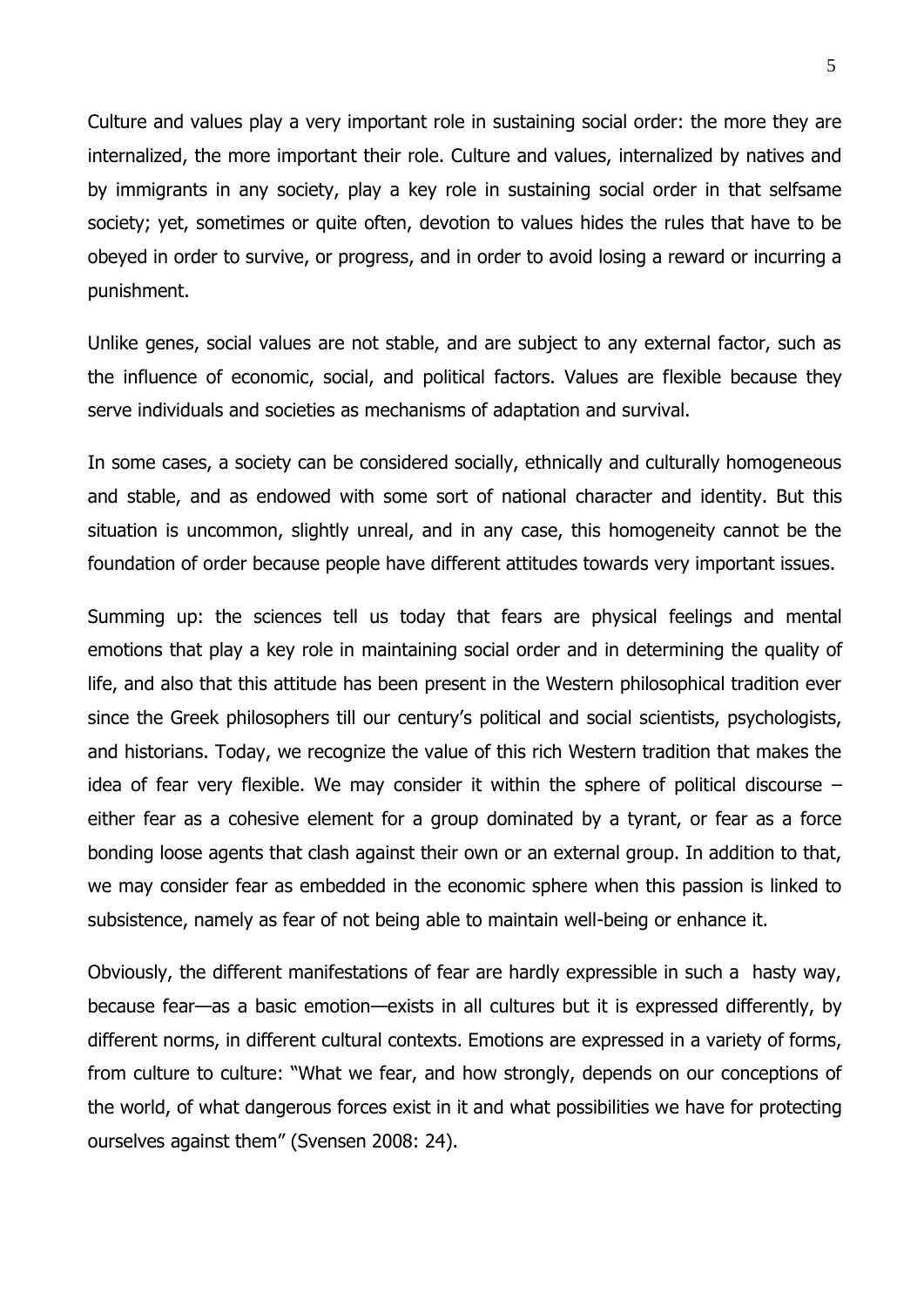If attention to the role of fear is increasing in Sociology, Social Psychology, Political Science and the Neurosciences, we may suggest - without fear of contradiction - that Economics, as a discipline, underrates fear.

In the first decades of the  $20<sup>th</sup>$  century, relevant economic analyses on the possible applications of instinct theory were conducted (Asso and Fiorito 2004), trying to establish connections "between the concepts of instinct and human motive on the one hand, and the real working of industry and the shaping of industrial relations on the other" (Id.: 450), and "to analyze problems of social reform of the labor market" (Id.: 455). Then, Behaviorism supplanted this alternative economic wave and the "institutionalist research approach" underwent "a profound transformation" (Id.: 474). What came before instinct theory should have approached the analysis of fear: it was a missed opportunity.

Not many issues related to fear are explored by economists today. In standard economic literature, the issue of fear and the role it plays in the quality of life is barely present: there is no room for the issues related to fear and the labor market; fear as a promoting force; fear and the perception of the future by the different economic agents; fear and demand for commodities and services; there is no room for fear and the issue of maintaining economic "order" (whatever definition we accept for it); fear and stability of the system; fear and global demand or global supply. The main textbooks of Macroeconomics present economic behavior as a model dominated only by incentives based on cost-benefit calculation. Economists do not rate fear as a cost or a benefit; in their models, they also "ignore" fear of unemployment, the managers' fear of being ousted from the market or going bankrupt, as well as the people's fear of losing what they have. Fears act like exogenous factors in the economy. The feeble interest that economic theory shows in fear as an endogenous factor is rather odd if one considers the key role it plays when speculative bubbles burst: history tells us that the role of fear entails the existence of reactions on the part of economic agents sensing a drop in prices; history has told us so, at least since 1637 when the tulip mania reached its peak in Amsterdam triggering a deep crisis.

Those few economists that study the role of fear in the economic system are intrigued by its global dimension (related to scarcity of resources, pollution, strong and increasing inequalities between regions and income brackets, and by the fear of losing liberty that is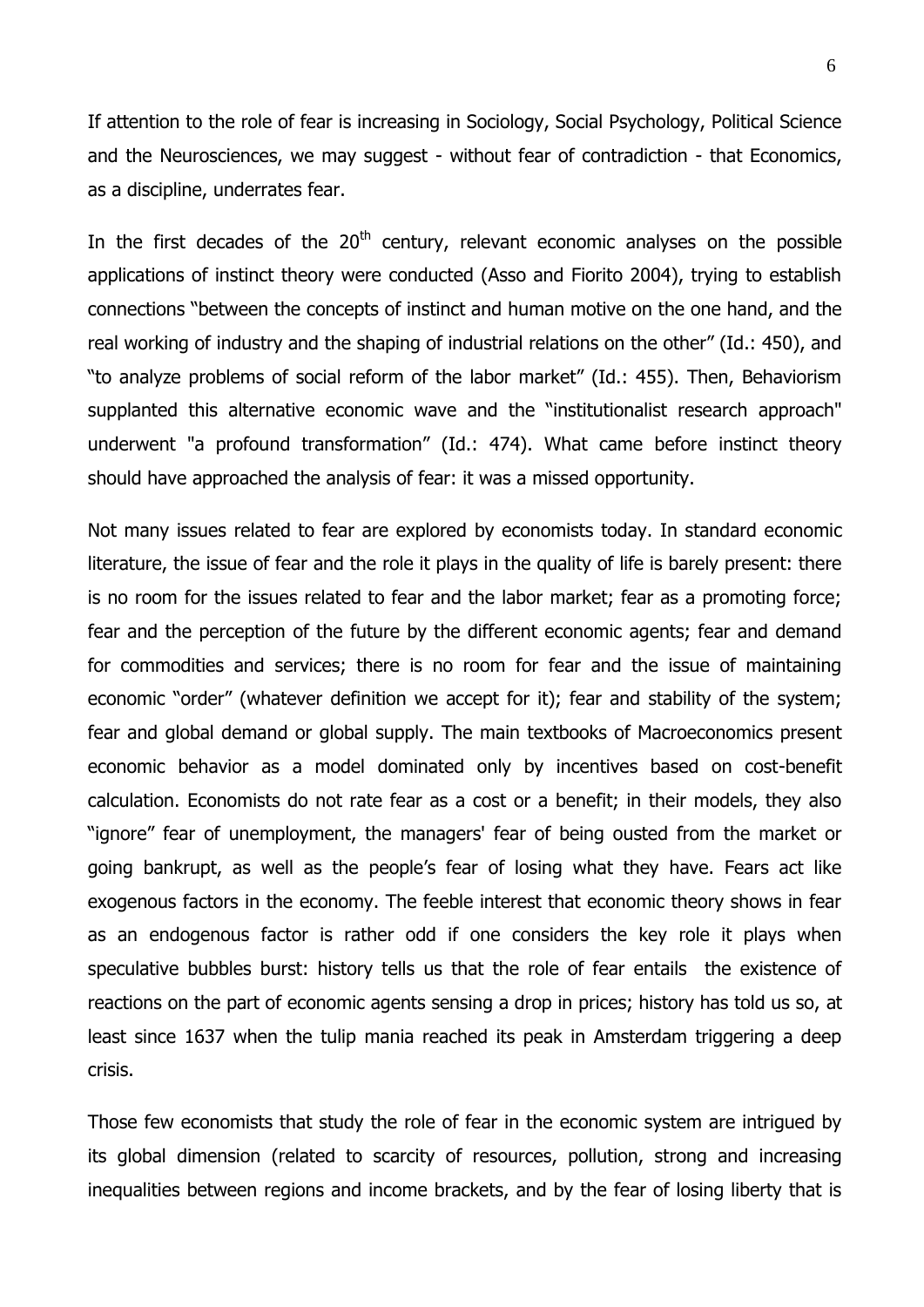conducive to discussions on the validity/opportunity of liberty); by individual fear due to shortage and poverty; by fear that can lead to the improvement of personal conditions which may simultaneously enhance self and common welfare; and by fear of losing one's job when the general unemployment rate increases (Frey: 2012). Yet, is however a field that interests very few economists.

Does this lack of interest emerge for nominalistic reasons, as the term "fear" is considered vague and not certainly ascribable to one theoretical sphere (passions? sentiments? emotions? or sensations?)? Does it arise because fear is considered an irrelevant variable in describing human life? Does it emerge because fear is considered an irrational attitude, an artefact created by media and politicians?

Think only of the fact that the project of the University of Michigan on "Human Values and Beliefs" comprises the definition of 370 variables that describe aspects of human life: fear is not included.

In an article published by Paul Krugman recently, we read that "the only thing we have to fear is fear-merging itself" (New York Times, August 9, 2013). It means that Krugman himself does not conceive the possibility of considering fear as an endogenous element of the economic system.

Had a larger number of economists investigated whether and how economics has to do with fear, this would have been key to the discipline. For example, why don't we ask Economics — as Evelyn Forget does in one of her recent articles — if the level of income has anything to do with fear, or who populates this relation between fear and income.

My task in this paper is to go backwards in the history of economic thought, and examine if and how Adam Smith considered fear in his work. In effect, Smith devoted a great deal of attention to the concept of fear: fear occurs 45 times in The Theory of Moral Sentiments (1759)<sup>4</sup>; three times in *Lectures on Rhetoric and Belles Lettres* (1762)<sup>5</sup>; 22 times in

<u>.</u>

<sup>4</sup> Online Liberty Library (A Project of Liberty Fund, Indianapolis: Liberty Fund, 1982). The Theory of Moral Sentiments, ed. D.D. Raphael and A.L. Macfie, vol. I of the Glasgow Edition of the Works and Correspondence of Adam Smith.

Online Liberty Library (A Project of Liberty Fund, Indianapolis: Liberty Fund, 1985). Lectures On Rhetoric and Belles Lettres (1962), ed. J. C. Bryce, vol. IV of the Glasgow Edition of the Works and Correspondence of Adam Smith.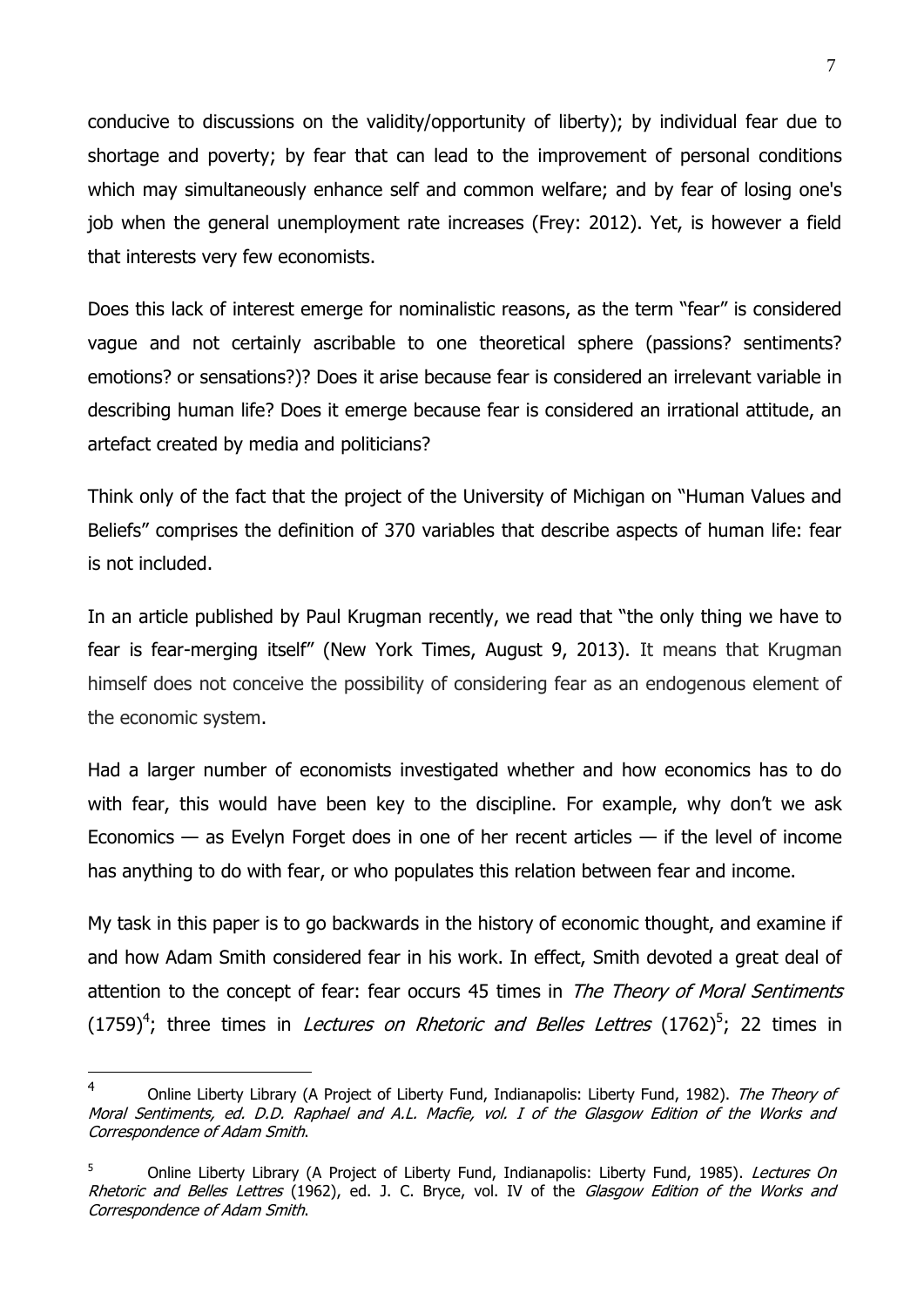Lectures on Jurisprudence (Jan.-Feb. 1763)<sup>6</sup>; 25 times in Inquiry into the Nature and Causes of the Wealth of Nations  $(1776)^7$ ; and nine times in Essays on Philosophical Subjects (1795)<sup>8</sup>. This paper begins by examining the definition and the origins of human fear as formulated in the works by Adam Smith. When referring to the origin of human fear, Smith makes reference to the universality of fear and to the clear distinction between its existence in the "ruder states of society" and in "the age of artificial reasoning and philosophy". These topics/themes... are focused upon in Section 1. The essay deals then with the general topic of the political framework within which people fear themselves and others, and the reactions that are triggered by fear (Section 2). A third part is devoted to the investigation of a specific set of arguments directly referring to the economic sphere of human life deducible from the Smithian framework outlined in the previous sections (Section 3).

Some historical observations conclude the essay.

<sup>&</sup>lt;sup>6</sup> Online Liberty Library (A Project of Liberty Fund, Indianapolis: Liberty Fund, 1982). Lectures on Jurisprudence, ed. R.. L. Meek, D. D. Raphael and P. G. Stein, vol. V of the Glasgow Edition of the Works and Correspondence of Adam Smith.

<sup>&</sup>lt;sup>7</sup> Online Liberty Library (A Project of Liberty Fund, Indianapolis: Liberty Fund, 1981). An Inquiry into the Nature and Causes of the Wealth of Nations by Adam Smith, edited with an Introduction, Notes, Marginal Summary and an Enlarged Index by Edwin Cannan (London: Methuen, 1904). Vol. I ed. R. H. Campbell and A. S. Skinner, vol. II of the Glasgow Edition of the Works and Correspondence of Adam Smith (Indianapolis: Liberty Fund, 1981).

<sup>8</sup> Online Liberty Library (A Project of Liberty Fund, Indianapolis: Liberty Fund, 1982). *Essays on* Philosophical Subjects, ed. W. P. D. Wightman and J. C. Bryce, vol. III of the Glasgow Edition of the Works and Correspondence of Adam Smith.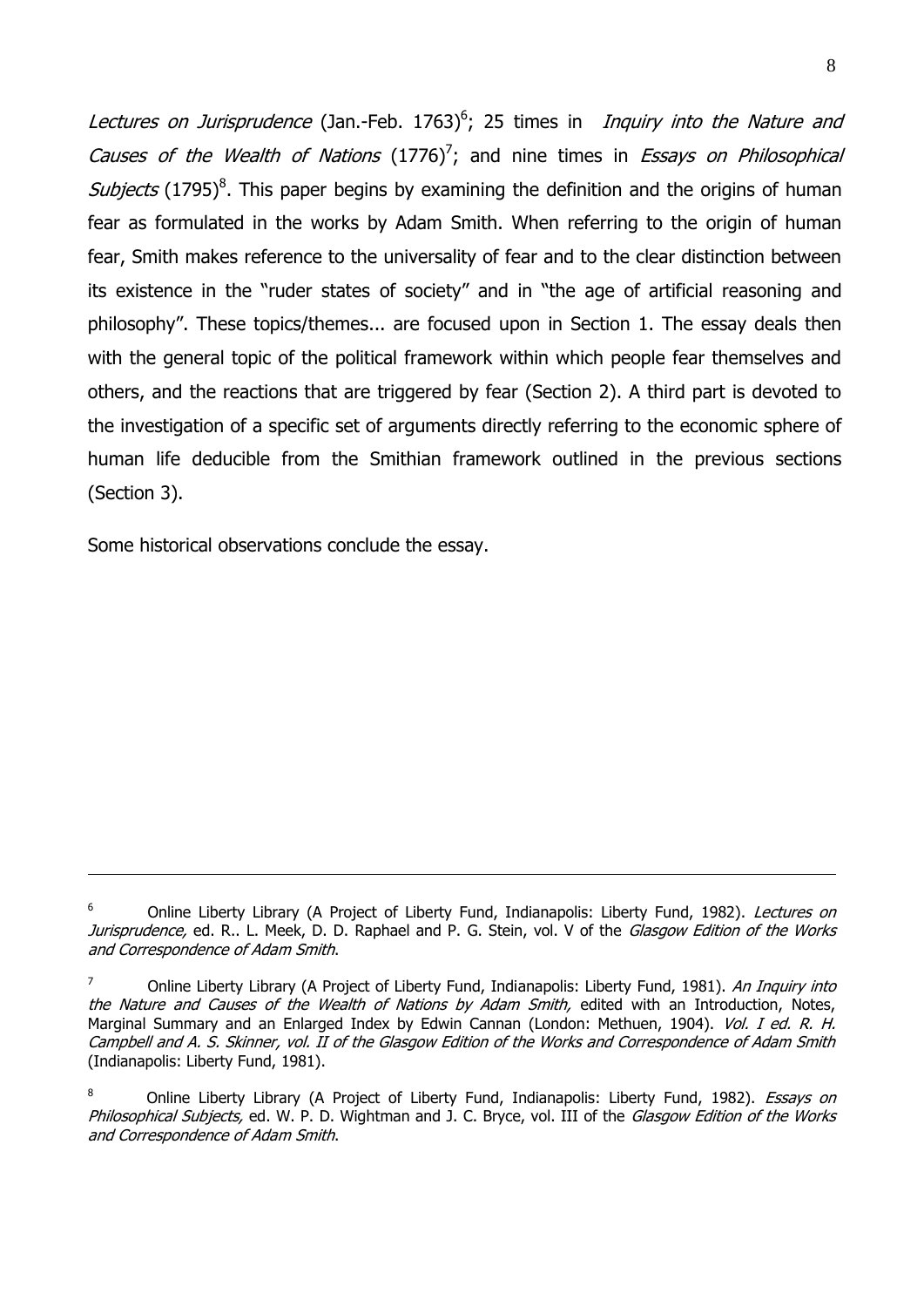## **1.Adam Smith"s definition of fear and its origins in any state of society**

In his Theory of Moral Sentiments, Essays on Philosophical Subjects and in Lectures on Rhetoric and Belles Lettres, Smith does not make any distinction between different fears and their forms. In these works, he focuses on highlighting fears that he considers common to all human beings, universal to every human group, and the conditions that accompany fear.

We find that Smith gives an Aristotelian definition of fear: in his *Etica Nicomachea* (Book 1, par. 6), Aristotle wrote that "plainly the things we fear are terrible things, and these are, to speak without qualification, evils; for which reason people even define fear as expectation of evil. Now we fear all evils, e.g., disgrace, poverty, disease, friendlessness, death."

**1**)Fear and anxiety are defined by Smith as "the great tormentors of the human breast" (TMS, Part I. I. 12). Fear is a natural human passion, a "very strong passion" (EPhS, Section 1: Of the Effects of Unexpectedness, or of Surprise, par. 153). Fear — along with anger and "some other passions that are mixed or connected with those two"  $-$  also constitutes the "first class" (TMS, Part VI. III. 3) of passions that "gives occasion to other passions," (Part I. II. 16). In particular, the human fear of death has a natural and universal character, and it is the most pervasive fear for any human being.

**2**)Fear is "a passion derived altogether from the imagination, which represents, with an uncertainty and fluctuation that increases our anxiety, not what we really feel, but what we may hereafter possibly suffer" (TMS, Part I. II. 11). It is an emotion caused by the threat of danger, pain, or harm, and it is connected to the likelihood of something unwelcome happening. It is a very strong passion that is by nature an object of our aversion (TMS, Part I. II. 24). It is the immediate feeling of "some uncertain evil" that makes one "circumspect and attentive" (EPhS, Of the External Senses, par. 386); an "admiration" that "does not partake of hope or desire but rather of a referential awe and respect..." (LR&BL, Lecture 13a, par. 350). Fear is the current emotion arising from the expectation of something unpleasant and frightening that may occur, and that puts one on the alert. In this respect, Smith provides a useful example: "Comets, eclipses, thunder, lightning, and other meteors, by their greatness, naturally overawe him [a savage], and he views them with a reverence that approaches to fear " (EPhS, Section III: Of the origin of philosophy, par. 176). The imminence of a danger and the perception of a looming disaster could be at the origin of fear too.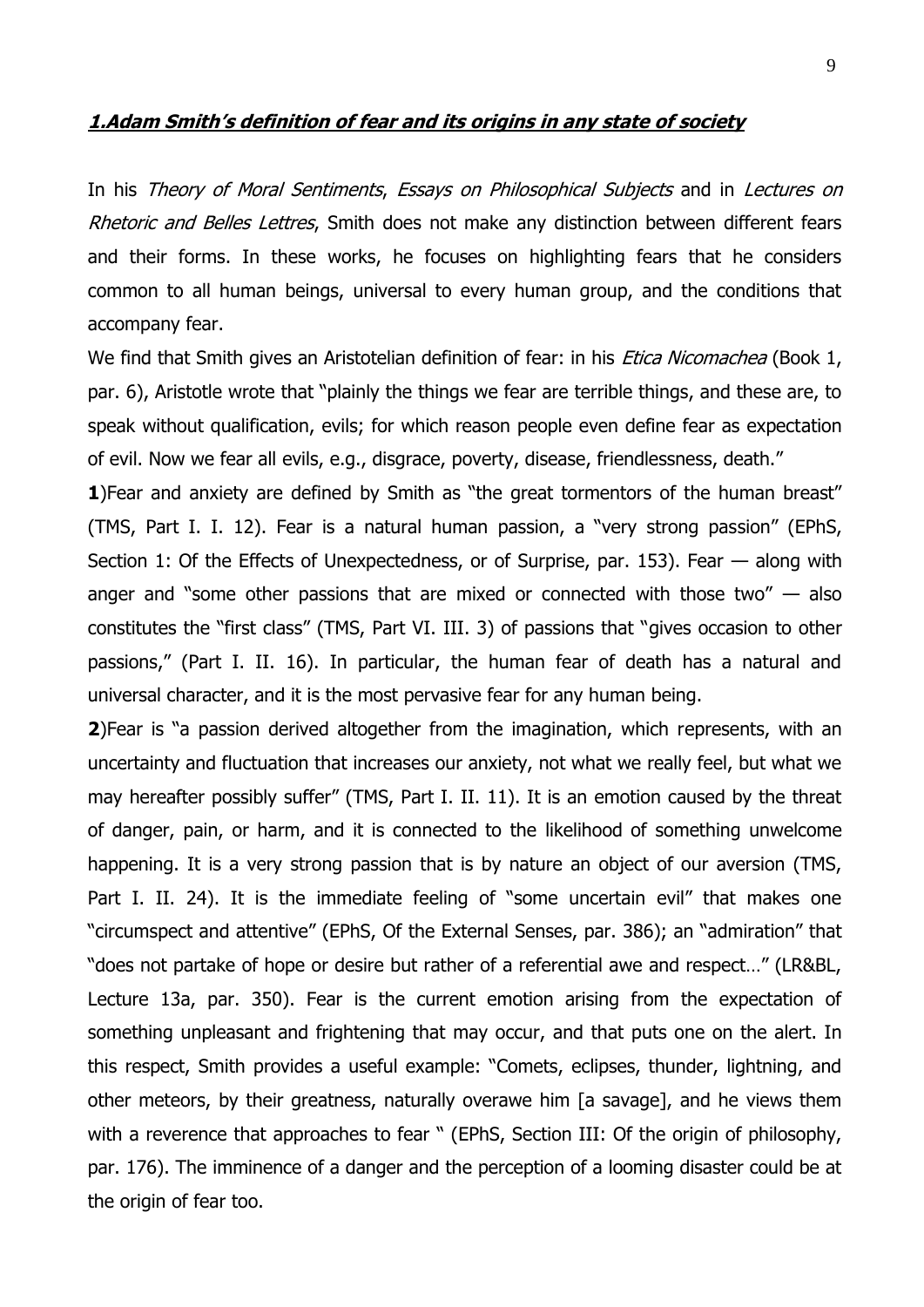**3**)Furthermore, fear has a typical feature consisting in its natural musicality: this means that music "imitates" fear by its "modulation" and its "notes"; music "inspires us [either] with fear" (TMS, Part I. II. 25), and can expresses the "screaming outcries of dastardly fear" as well (EPhS, Of the Nature of that Imitation which takes place in what are called The Imitative Arts/Of the Affinity between Music, Dancing, and Poetry, par. 434). The music that imitates this kind of passion "is not the most agreeable" (TMS, Part I. II. 26). **4**) In Smith's work, coordination with the behaviour of the others is a concern related to passions and sentiments. This means that a person can suffer from fear under conditions directly felt by him or her, and/or conditions created by another person; these two conditions might be mutually connected, or better, the former may come before the latter. **5**)Having affirmed that fear is a common feeling among human beings, Smith deduces that infants and adults in any society do feel fear. $<sup>9</sup>$  Only infants, who manage to express every</sup> emotion — fear included — by the violence of their cries, have however developed an "antidote" against fear due to the fact that they "feel[s] only the uneasiness of the present instant," (TSM, chap. I: Of Sympathy), while, with regard to the future, they are "perfectly secure" (TSM, Id.) and in a state of "thoughtlessness" (TSM, Id.). Neither reason nor philosophy can help attempt to defend adults from this natural torment.

The main difference between infants and grown-ups in the perception of sentiments is the degree of self-command acquired through the great school of learning in order "to be more and more master of itself, and begin[s] to exercise over its own feelings a discipline which the practice of the longest life is very seldom sufficient to bring to complete perfection" (TSM, a chap. III: Of the Influence and Authority of Conscience). Self-command is necessary to human beings to achieve the ability of surveying their own conduct, which Smith defines self-approbation. This is not typical of infants because they are not conscious of their needs and of the fear of not being able to satisfy them. Self-command is absent if there has not been this long school of learning, if one lacks the memory of the capitalized experience of fearing. If one is not in "the age of artificial reasoning and philosophy," in an advanced society where "law has established order and security, and subsistence ceases to be precarious, the curiosity of mankind is increased, and their fears are diminished "

<sup>9</sup> Hume includes *fear* under the "direct passions," together with desire, aversion, grief, joy, hope, despair, and security (668). The direct passions are "the impression which arises immediately from good and evil, from pain or pleasure" (760), and "you cannot quite simply decide not to be afraid, since rationality in such cases is steam-rollered by the amygdale" (491).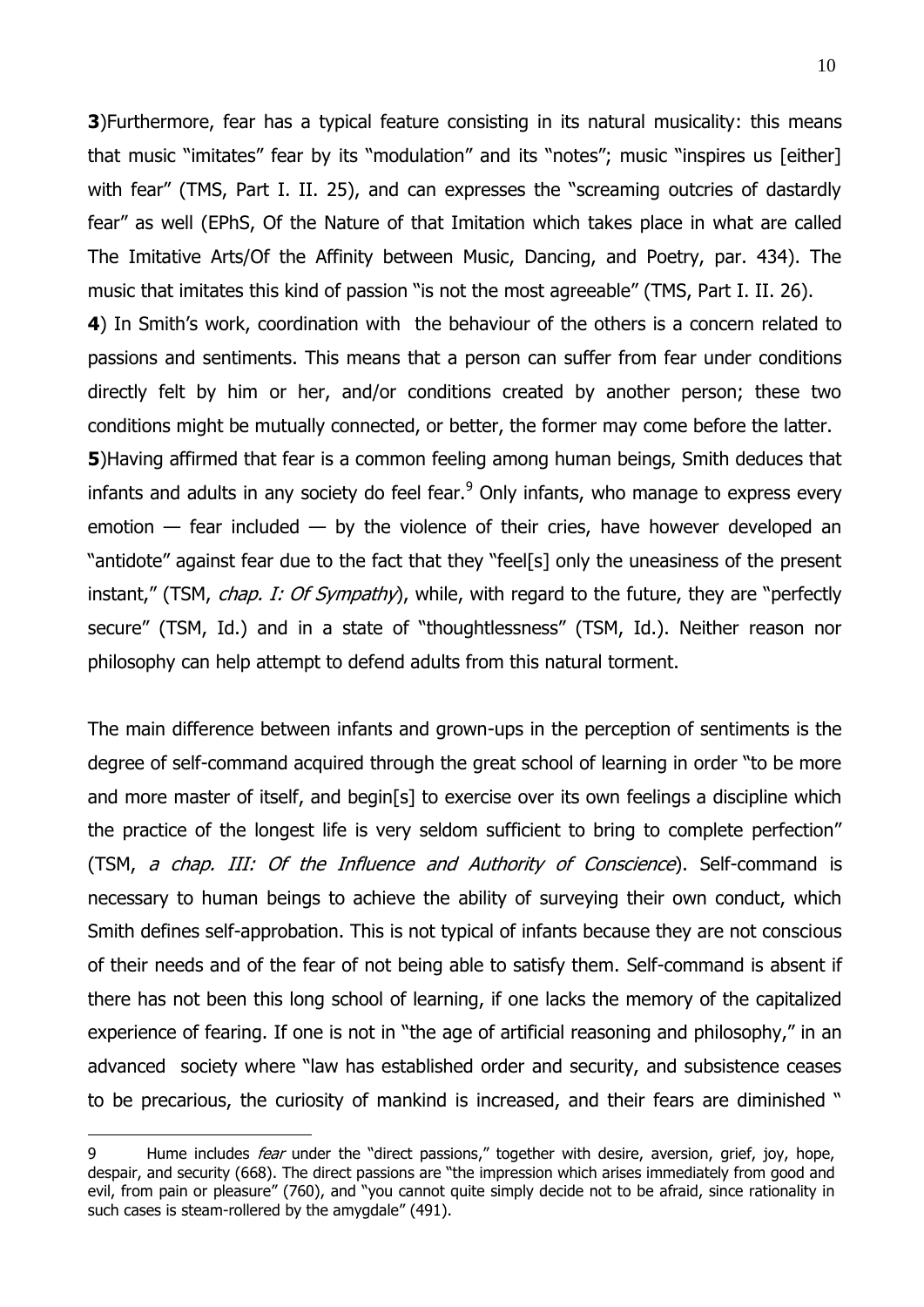(EPhS, Section III: *Of the Origin of Philosophy*, par. 178), one is "in the ruder state of mankind" (LR&BL, Lecture XXth a, par. 463), "during the ignorance and darkness of pagan superstition," when "mankind seemed? to have formed the ideas of their divinities with so little delicacy, that they ascribed to them, indiscriminately, all the passions of human nature...."— fear, too. And these natural sentiments were propagated, confirmed and "gave a sanction to the rules of morality" (TSM, Chapter:  $a$  chap.  $V$   $a$ : Of the influence and authority of the general Rules of Morality, and that they are justly regarded as the Laws of the Deity).

This specification of the difference between the two different ages of human history informs Smith's whole work.

In Lectures on Jurisprudence, fear is presented as a human passion existing since "the first stages of arts"; fear is discussed as something that men feel as if they were "being cut out of their livelihood by the increase of their rivals[sic]" (LJ, Monday, Jan.  $17<sup>th</sup>$  1763), when one has the necessity of a certainty of a "comfortable subsistence".

To be a civilized society, group members need to be "settled in a country naturally defended against invasions, capable of maintaining themselves against their enemies"; in this case, the group has "therefore little to fear from enemies" (LJ, Wedn. Feb. 23th 1763). Men acquire the power of defending themselves from the encroachments of their neighbours, and in a condition like this nobody needs to fear his neighbour. This happens when a community—also called society by Smith—is "pretty far advanced." This is the state of society – a "civil society" (LJ, Introduction; Id., Chapter: Of Public Jurisprudence) where "bloodshed and disorder" are expected to be absent (TMS, SECTION IV: Of the Manner in which different Authors have treated of the practical Rules of Morality) $^{10}.$ 

To contrast the fundamental features of an advanced society with a vivid example of a society of fear, in *Lectures on Jurisprudence* Smith refers to the society of the "seraglio" where wives, concubines, and eunuchs live together with the "master" of the seraglio, "this happy man to appearance" who "is not in an agreeable situation." Everything here is affected by "fear of their getting a sight of or corrupting their women. They are jealous even of the imaginations..." (LJ, Tuesday February 8. 1763). Neither friendship nor trust between families are possible where there is polygamy: the fear of being dismissed by the other party produces little mutual trust and disadvantages for the children. These countries

<sup>10</sup> In this case only does Smith use the expression "civil society" in TSM; in one case only is the same expression used also in WN (V.1.222).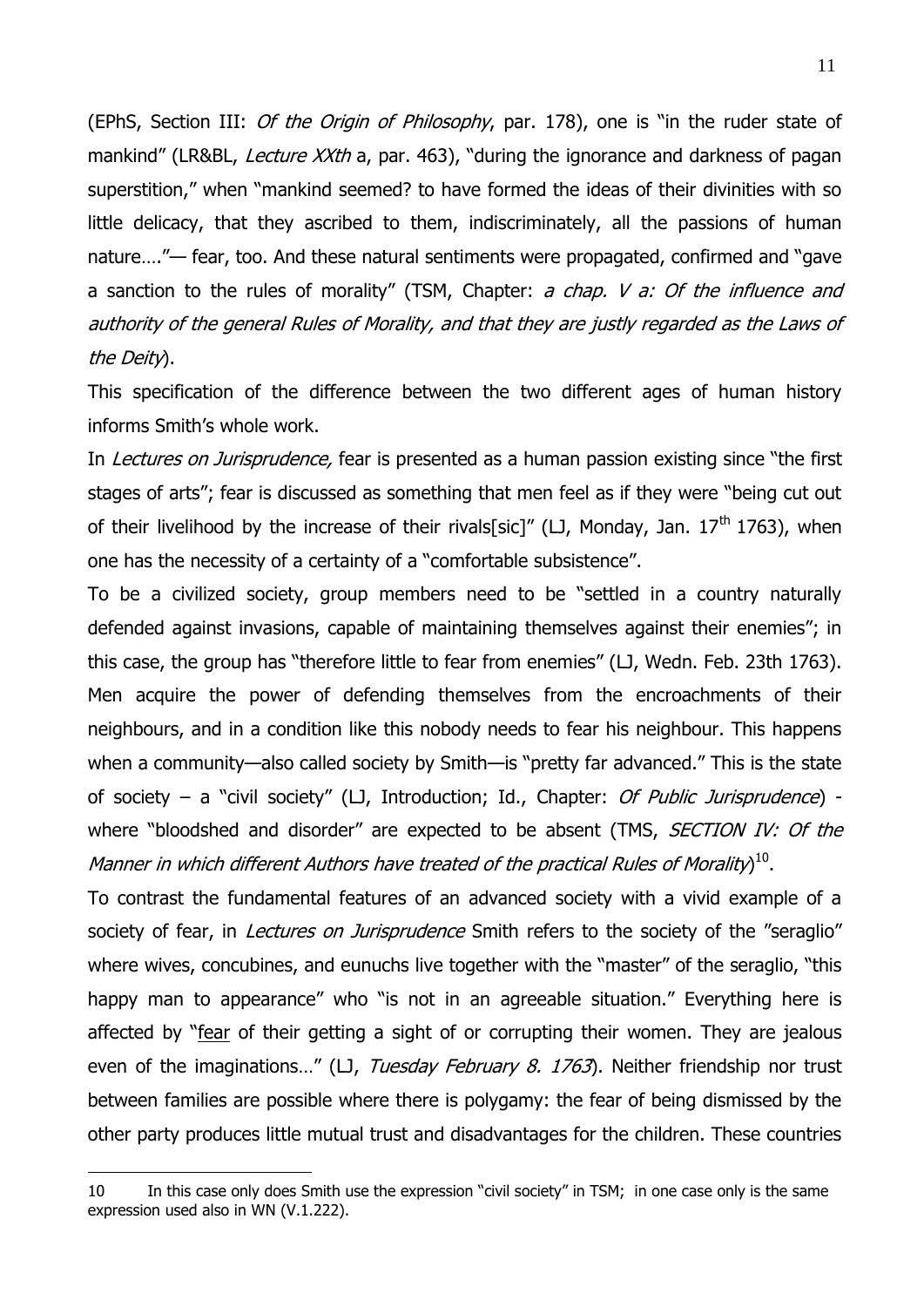"are under the most despotic and arbitrary government... And as the government is arbitrary so the heads of the families are entrusted with the most absolute and arbitrary authority that possibly can be" ( $\Box$ , Tuesday February 8. 1763).

The same distinction between the two different states of society is developed by Smith also in the *Wealth of Nations*, with the specificity that here his attention immediately turns to typically economic aspects of fear, and that it is currencies that play a key role.

As a matter of fact, in a "rude state of society", fear of losing money is common: individuals hide their money for fear that it "would quickly be plundered" and "few people would be able, and nobody would be willing, to lend their money to government on extraordinary exigencies" (WN, V. 3). Then, when "men come to be governed by the authority of written laws" (WN, b. I, Introduction; b. I, ch. 1; b. I, ch. 2; b I, ch. 4); when "entirely binding" contracts (of sale, letting and hiring, partnership) are stipulated "either by word of mouth or one in the same manner by writing," with "some solemnity" (blood from each party is filled into a bowl) to "make a great impression on the mind of the contractors" (LJ 324), this is exactly when a "civilized society" takes over. In this civilized society, and in the relations between civilized societies, the role of money is crucial because it "binds together all the relations" (WN IV. 9. 38.).

Regardless of fear as a natural feeling, these institutional conditions allow the emergence of a society where people can behave with fortitude and firmness, and may continue to do so; this happens in a country where self-approbation is proportional to? self-command. In such a society, every man created by Nature with natural fear of death is capable of behaving with fortitude and firmness.

When the occasion of an imminent danger arises - Smith asks himself and the reader -: "Who would choose all at once to inform his friend of an extraordinary calamity that has befallen him, without taking care before-hand, by alarming him with an uncertain fear, to announce, if one may say so, his misfortune, and thereby prepare and dispose him for receiving the tidings? That happens because anyone sympathizes with his friend (EPhS, Section I:, Of the Effect of Unexpectedness or of Surprise, par. 152).

We may conclude this paragraph noting that sympathy with friends and self-command are the key features of conduct in a group that conforms with an advanced society.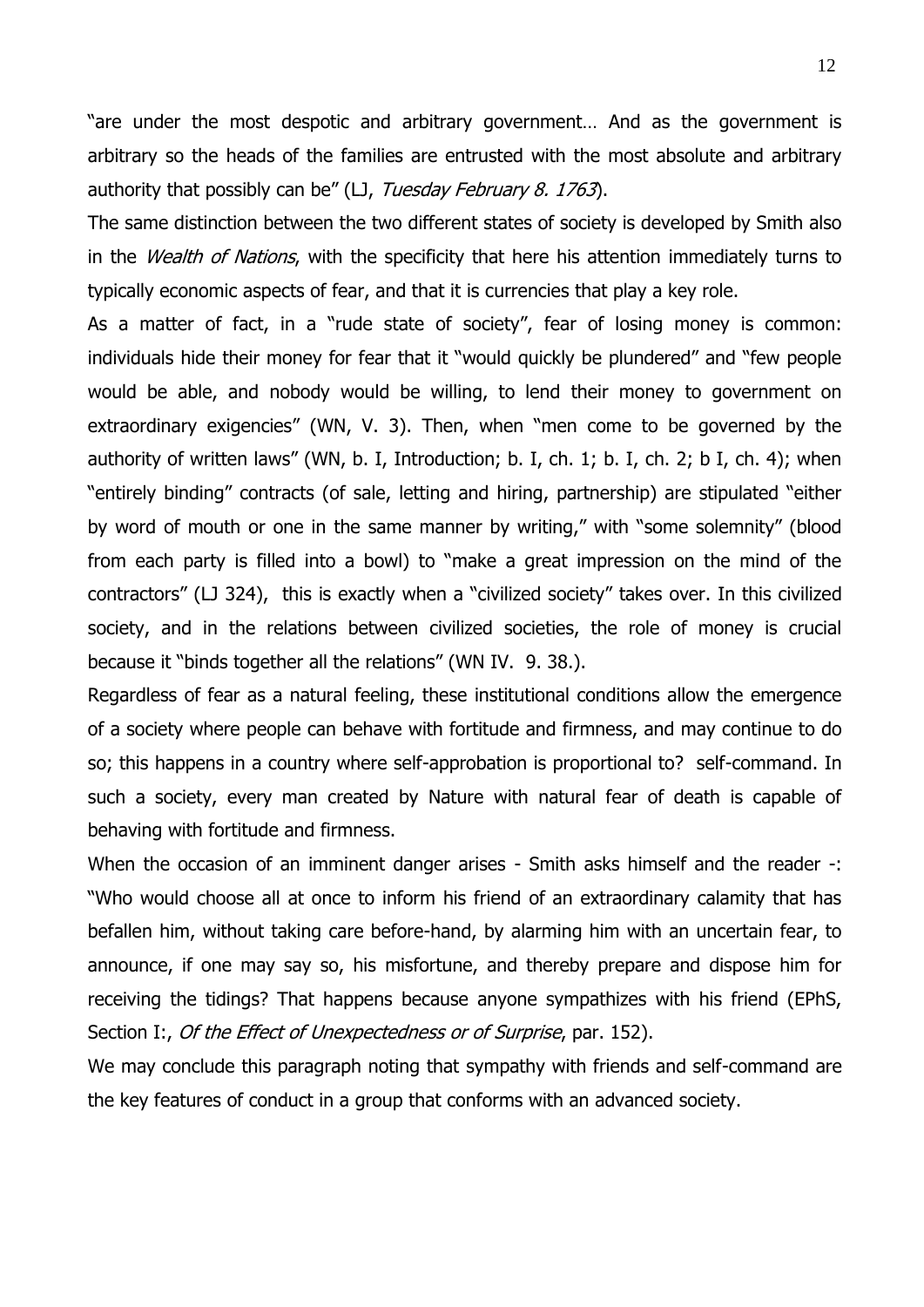## **2. Fear connected to the political and economic conditions of human society**

At this point  $-$  on the basis of the analysis by Smith  $-$  we may affirm that fear exists naturally in any kind of society or state of society: fear is a natural passion that evinces itself in several shapes, and by refraining these different fears there emerges human society as characterised by internal freedom and outbound force, a society that Smith defines "advanced". In Smith's work, the economic element outstandingly plays the role of the third principle – besides those of the authority of the law and of contracts - that induces men to enter a civil society (LJ, 662): this third principle is the division of labor (WN,I, 1).

The shapes in which fear manifests itself are not sharply distinguishable, they are intermingled. Fear connected to the institutional and political framework of a group's cohabitation is in this paper distinguished from fear specifically connected to the sphere of economic activity for the sake of exposition only.

With respect to the first category, the political one, a person or population can experience a sentiment of fear whenever it is subject to a specific condition determined by the government.

**1**) With regard to the case of 'a person', Smith analyzes the behavior of a person who, violating a law of justice, leads another person to fear by "an assault" ("any threat or menace"). In this case, he or she is "punishable by an arbitrary fine and damages" and this is done "for the safety but also for the security of the individuals" ( $LJ$ , 349).

Even more so, the person who violates a law of justice feels "the agonies of shame, and horror, and consternation" (TMS, II. II. 13); when he reflects on his past conduct, he becomes the object of his own negative judgement, and he fears the lack of fellow-feeling with the others as well as all the negative sentiments that the others have for him: ―Everything seems hostile, and he would be glad to fly to some inhospitable desert, where he might never more behold the face of a human creature, nor read in the countenance of mankind the condemnation of his crimes. But solitude is still more dreadful than society… The horror of solitude drives him back into society, and he comes again into the presence of mankind, astonished to appear before them, loaded with shame and distracted with fear; of all the sentiments which can enter the human breast the more dreadful. It is made up of shame from the sense of impropriety of past conduct; of grief for the effect of it; of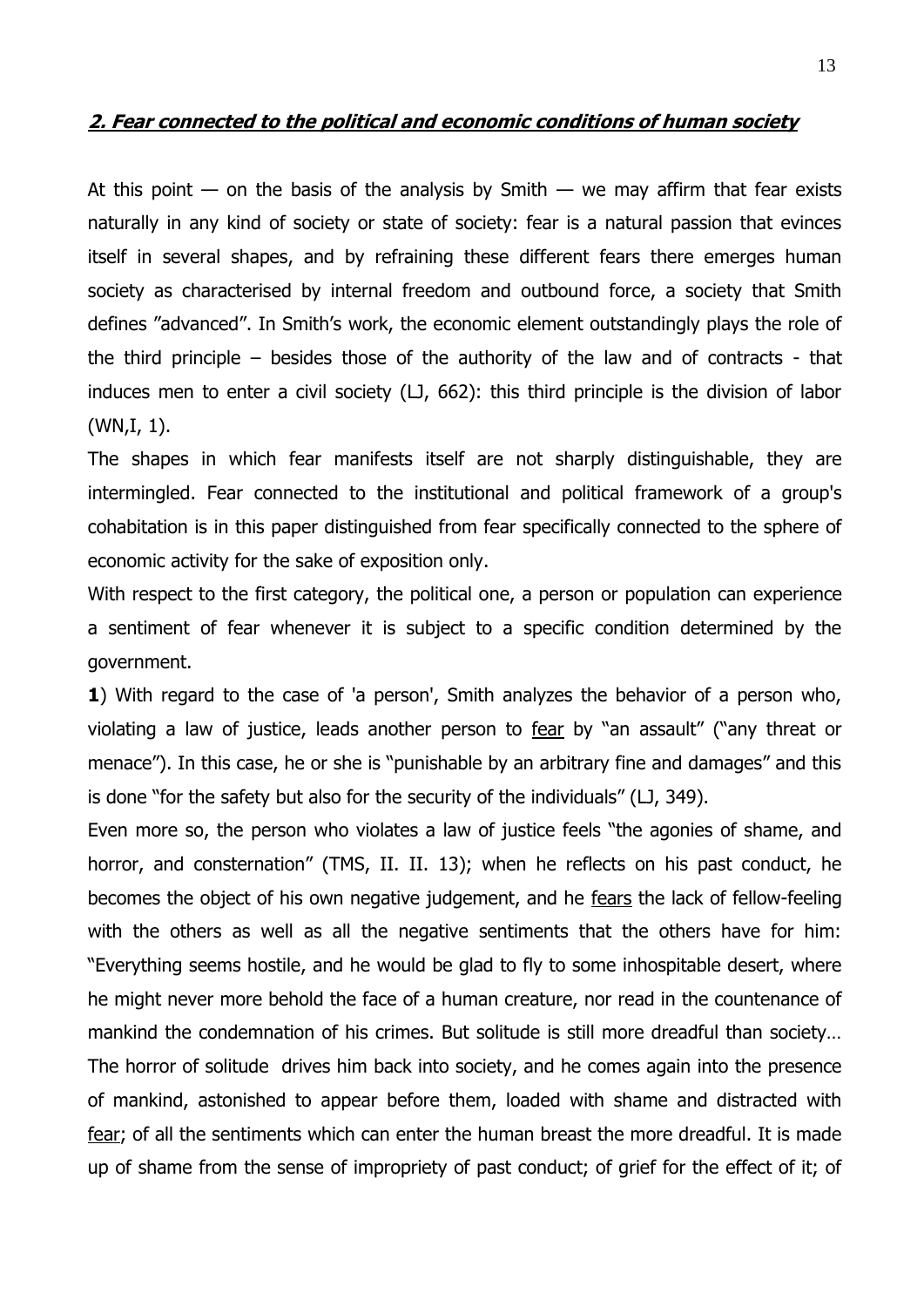pity for those who suffer by it; and of the dread and terror of punishment from the consciousness of the justly provoked resentment of all rational creatures" (TSM, II. II. 13). A radical change happens when a guilty person "ceases to be an object of fear," and "he begins to be an object of pity"; this happens because "the thought of what he is about to suffer extinguishes their [of the others] resentment for the suffering of others to which he has given occasion. They are disposed to pardon and forgive him, and to save him from that punishment, which in all their cool hours they had considered as the retribution to such crimes…. They counterbalance the impulse of this weak and partial humanity by the dictates of a humanity that is more generous and comprehensive" (TSM, II, II, 21).

A different case is related to fear as a sentiment that arises and grows in the relationship between a population and its government: the government can be in fear of rebellion (LJ 371); fear its slaves (LJ 418); or be in fear of insurrections by the colonies (WN, IV. 7. 28). As to the fear of rebellion, it mainly occurs in three situations. The first of these takes place when the punishments of crimes appear to be "rather capricious than following necessarily from the commission of the crime" (LJ, Feb. 3d 1963). Fear of rebellion against the Sovereign may also occur when he disdains the use of management and persuasion— the "easiest and safest instruments"—and prefers using "force and violence" that "are the worst and most dangerous" instruments of government. This behavior of the governors is particularly damaging for "public tranguillity" and the "security of the sovereign" in a specific case, i.e. when force and violence are "employed against any order of men who have the smallest pretension of independency," as churches do: "To attempt to terrify them [the churches] serves only to irritate their bad humour, and to confirm them in an opposition which more gentle usage perhaps may easily induce them either to soften or to lay aside altogether. […] For though management and persuasion are always the easiest and the safest instruments of governments, as force and violence are the worst and the most dangerous, yet such, it seems, is the natural insolence of man...."

The sovereign has to let orders have their inner rules, provided that these rules do not compete with the general laws in force in the country; he has to radiate the "necessity of learning," "the study of science and philosophy," by means of "probation [given by him] that permits to exercise any liberal profession"; he has to encourage public diversions "by painting, poetry, music, dancing; by all sorts of dramatic representations and exhibitions,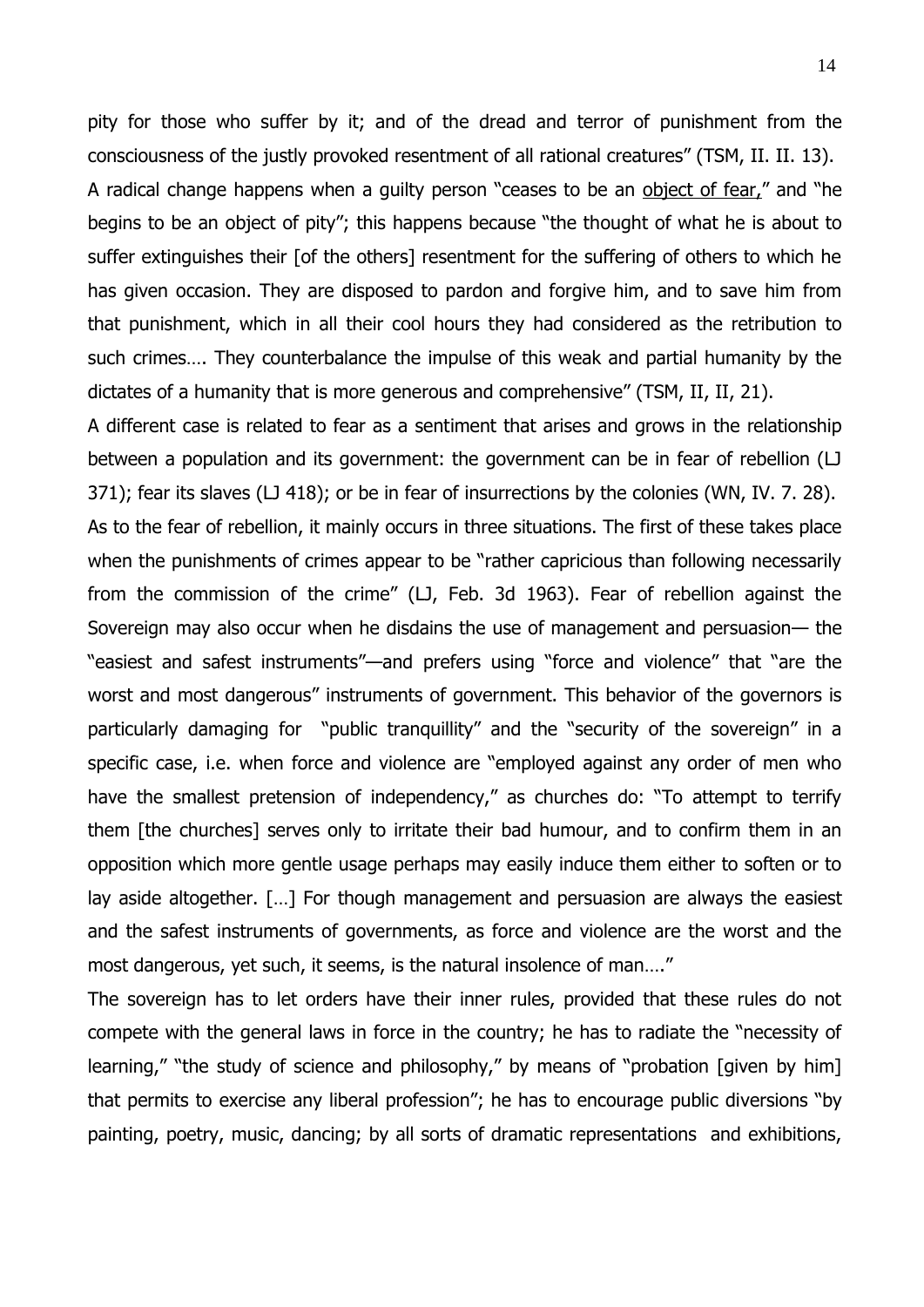would easily dissipate, …, that melancholy and gloomy humour which is almost always the nurse of popular superstition and enthusiasm" (WN, V. 1. 208). $^{11}$ 

In some societies, the numbers of slaves far exceeds the number of freemen. This keeps the latter in continual dread of the former, and the greatest rigor and severity are consequently exercised upon them. They are put to death in prodigious numbers on the least appearance of insurrection. "Any one who appears to make the least disturbance is immediately hanged up; and this not in the common way with a rope, but with an iron collar…. In a rich country the disproportion betwixt them will be prodigious in all these respects. This disproportion will make the rich men much more severe to their slaves than the poorer ones" (LJ, Feb.  $16<sup>th</sup>$  1763). But, for fear of a general insurrection even "the violent and arbitrary government of Spain has, upon many occasions, been obliged to recall or soften the orders which had been given for the government of her 28 colonies" (WN, IV. 7. 28).

With respect to fear of the colonies, the example mentioned by Smith is that of the English colonists who manage their own affairs their own way, like their fellow-citizens do at home; in the colonies, the authority of the colonial Assembly has nothing to fear from the resentment of the civil and military officers stationed in the English provinces. In the opinion of Smith, this kind of relationship between England and the English provinces and colonies contributes to? the unity of distant parts of the world and the "mutual communication of knowledge and of all sorts of improvements which an extensive commerce from all countries naturally, or rather necessarily, carries along with it" (WN, IV. 7. 166).

**2**) In the first part of this paragraph devoted to fear and political issues, some words used to explain the different conditions or effects of fear refer directly or indirectly to the economic sphere of behaviour; in addition to that, any institutional topic has its economic aspects that cannot be distinguished from the whole.

Smith's work presents some conditions of fear that are manifestly related to the economic conditions of living: think of the population of a great empire which is in direct contact with a war and experiences an increase of taxes, and is not at all amused by "a thousand of visionary hopes of conquest and national glory from a longer continuance of the war" (WN,

<sup>11</sup> Smith disagrees with Hume as to the way to reduce the worst manifestations of the activity of religious sects. Smith maintains that competition between religions is the best way to avoid the dominance of any of them.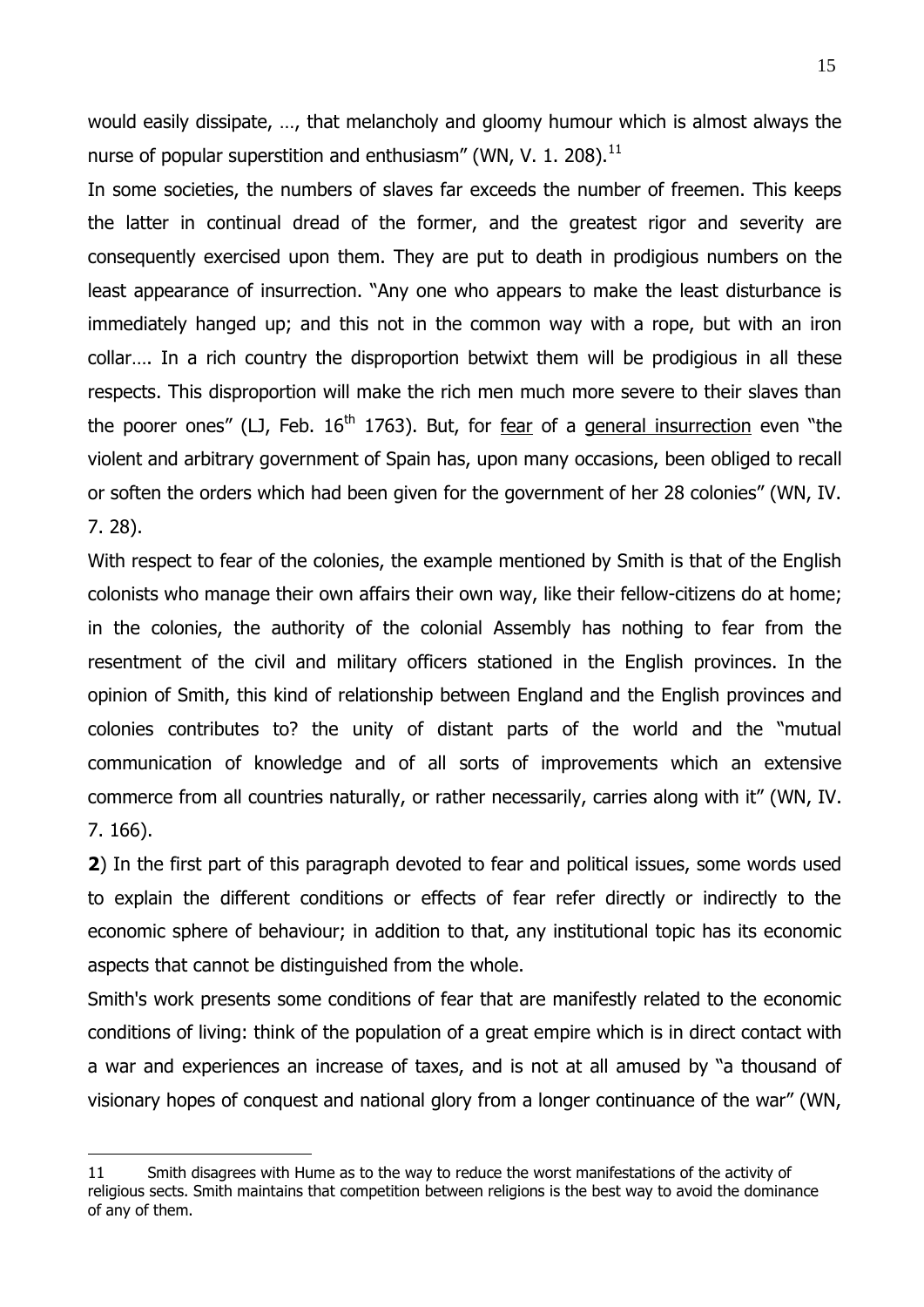V. 3. 37). Frequently, on these occasions, the government and the population may become poorer on account of the war, and both unable to pay the great debts contracted. This fact leads to reduce by law, drastically or gradually, the coins of all denominations to a part of the original value, as happened in Rome during the Punic wars (WN, V. 3. 9; 3. 37; 3. 62). In such a desperate condition, the poorest populations of the empire, subject to debts, deriving their subsistence from the occasional distributions of grain and mostly by the bounty of the candidates, tended "to vote for the candidate whom the creditors recommended" (WN, V. 3. 62).

At this point, we cannot overlook the fact that, besides a general discussion, Smith's arguments on fear often delve into more precise examples, thereby entering directly the economic sphere of human action. In this perspective, the Lectures on Jurisprudence offer considerations on a person that can be led to fear by an "extortion by means of fear" termed? "robbery"—by someone who forcibly takes his goods from him (LJ, 360).

The *Wealth of Nations* refers to the fear of people of losing money, which is a sentiment that prevents Scotland's money from entering into England (WN, II. 2) and that strikes people when there is a war (WN, V. …). Smith refers to the fear of a workman of losing his ordinary employment and remaining vagrant because of the restoring of the freedom of trade: "they can have nothing to fear from the freest importation" of foreign basic commodities: ―… break down the exclusive privileges of corporations, and repeal the statute of apprenticeship, both which are real encroachments upon natural liberty, and add to these the repeal of the law of settlements, so that a poor workman, when thrown out of employment either in one trade or in one place, make seek for it in another trade or in another place without the fear either of a prosecution or of a removal, and neither the public nor the individuals will suffer much more from the occasional disbanding some particular classes of manufacturers than from that of soldiers [at the end of a war]" (WN, IV. 2. 42); after all, "[t]he popular fear of engrossing and forestalling may be compared to the popular terrors and suspicions of witchcraft" (WN, IV. 5. 65).

Finally, Smith refers to the fear of the farmers that are obliged to pay a too high personal taille; the taille is "commonly assessed in proportion to the stock which he appears to employ in cultivation," and this tends to "discourage cultivation, and consequently to dry up the principal source of the wealth of every great country...," and to have a market worse supplied (WN, V. 2. 108).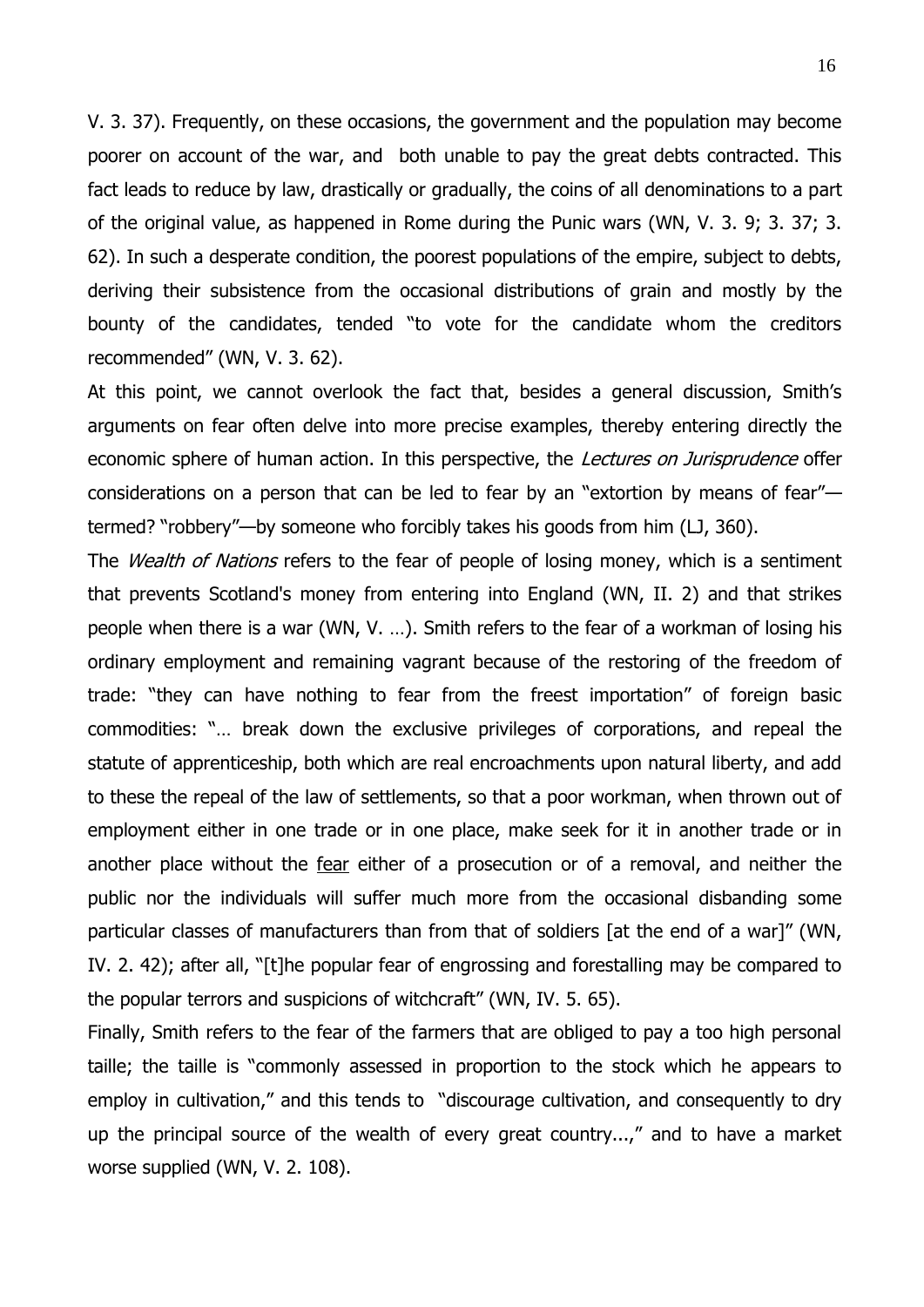In my opinion, all these paragraphs dealing with specific cases of fear contribute to better specify the general argumentation on *fear and the economic system*, and their meaning culminates in Book III of the *Wealth of Nations* where Smith develops his historical analysis of the behavior of the burghers. The behavior of the burghers arouses fear in the lords and the king because the former's wealth provokes the latter's envy and indignation (WN, III. 3. 8), and because the former need neither be protected by the king, nor become slaves or vassals of anybody; rather, they are far from needing the lords. In effect, the burghers were willing, for "mutual interest," to "support the king, and the king to support them against the lords. They were the enemies of his enemies, and it was his interest to render them as secure and independent of those enemies as he could": the king built "walls for their own defence … and he gave them all the means of security and independency of the barons which it was in his power to bestow." The overall effect was that the burghers felt the difficulty of becoming corporate and no longer free to exercise any trade.

Fear might refer to dreadful future events, like losing employment (WN, I. 10. 86), or having a super-abundance of a specific commodity. In any case, these events which directly perturb the equilibrium of the quantity and prices of commodities in the market could even be productive of positive effects.

Indeed, fear of unemployment "restrains his [workman's] frauds and corrects his negligence"; it has an effect on some young people whose age when they choose their profession does not necessarily allow them to "enlist as soldiers or to go to sea ..." (WN, I. 10. 32), nor to "enter into what are called the liberal professions" on the basis of their "hope of good luck."

The same observation has to be made about the super-abundance of a specific natural commodity: it is a dreadful condition for a population which foresees its future as being unable to sell commodities that are difficult to preserve. This sentiment of fear discourages the cultivation of a natural commodity ("vegetable"), which prevents the availability of basic natural food to feed all the different ranks of the population. It also has a detrimental effect on the market of goods (WN, I. 11. 43) that can be easily replaced by implementing free trade policies: a nation is capable of making up for this condition and avoiding fear for farmers and countrymen—either in the case of exportation or of importation—disclosing the positive effects of free trade to the whole of the country (WN, IV. 2. 20).

Smith's awareness of the lack of legitimacy of the burghers in the English system, and of their strong call for it, turns his book on the wealth of nations into a perfect legitimization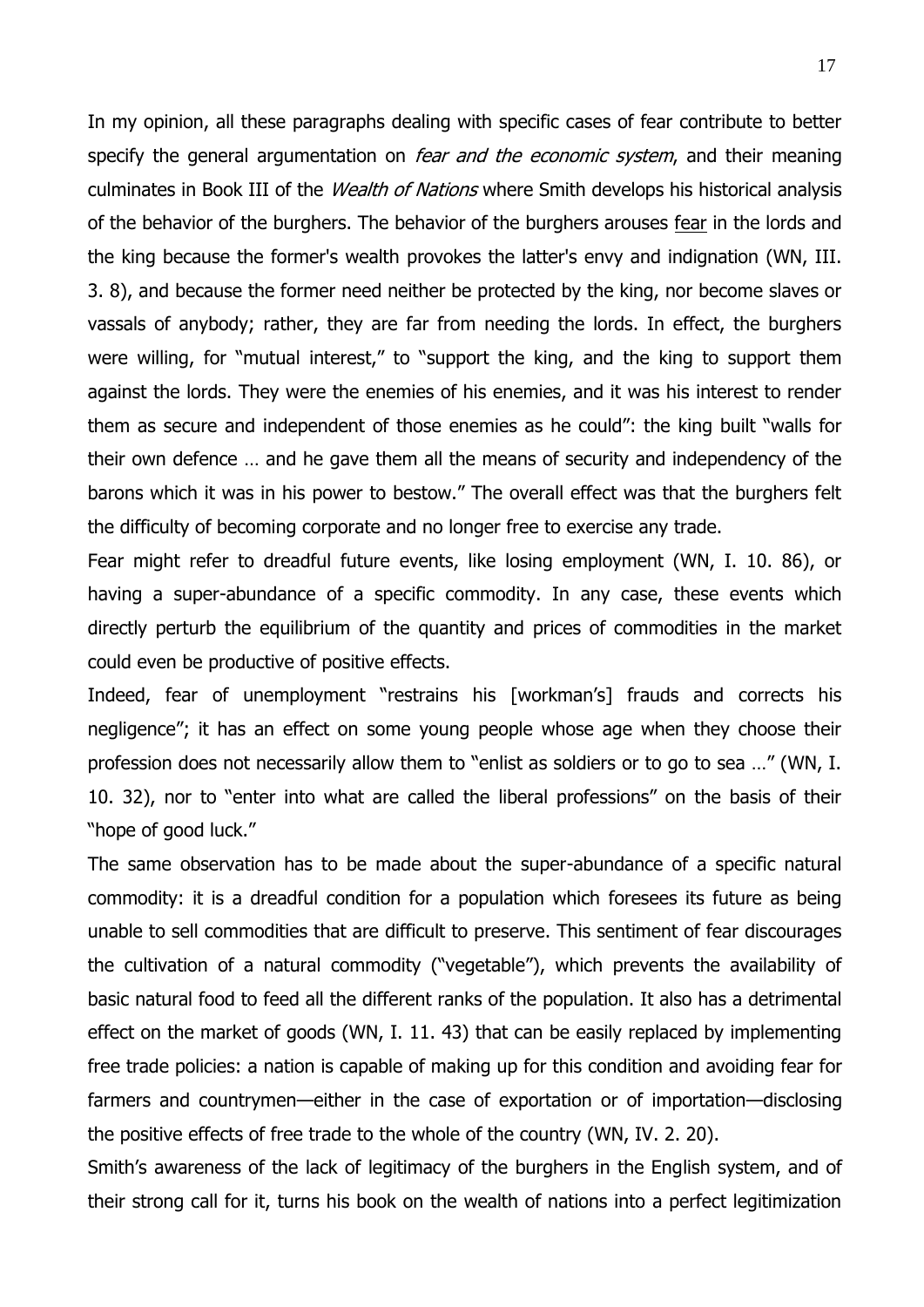of the activity and aims of the burghers, into a legitimization, I would say, of burghers' society. Smith is dealing with a society centered on the production of goods and the exchange of money and goods through the operation of the market. This new reality signifies the breakdown of privileges, statutes and corporations, and also means that a workman may look for employment in any trade or in any place; a commodity may be moved from a place to any other; and the distribution of wealth will pay for any effort.

[...] (TMS, SECTION IV: Of the Manner in which different Authors have treated of the practical Rules of Morality).

# **3.The human reaction to fear**

Another issue dealt with by Smith is the identification of the reactions stirred by fear once the latter pervades society.

Resentment and punishment are the immediate reactions to a situation that puts someone in fear of something/someone whose danger is expected to be experienced in the future. These reactions depend on "the desire of actual praise." In effect, this means that we are driven to punish someone by a sentiment (TMS, II. III. 25); and this behavior is almost impertinent, if not nonsensical. $^{12}$ 

A better understanding of this topic is provided in TMS, Part I, which explains the Smithian view of sympathy. In the first pages of TMS we read that our reaction to the "furious behaviour of an angry man" drives us "to disgust" and provokes us against "him and to take part against the man from whom originates the fear or resentment hitting a man" (TMS, I. I. 7).

<sup>1</sup> 12 For Hume, fear is "founded on the supposition of the existence of objects, which really do not exist" (1022); it is linked to our reflection on the situation that we are experiencing at the moment (1031), and it depends on the degree of probability of the passions by which we are affected under a certain condition: raccording as the probability inclines to good or evil, the passion of joy or sorrow predominates in the composition" of the views of our imagination that "produce by their union the passion of hope and fear" (1098). This means that "hope and fear arise from the different mixture of these opposite passions of grief and joy, and from their imperfect union and conjunction" (1102). "Throw in a superior degree of probability to the side of grief, you immediately see that passion diffuses itself over the composition, and tincture it into fear. Encrease the probability, and by that means the grief, the fear prevails still more and more, till at last runs sensibly, as the joy continually diminishes, into pure grief…. Are not these as plain proofs, that the passion of fear and hope are a mixture of grief and joy, as in optics 'tis a proof, that a colour'd ray of the sun passing thro' a prism, is a composition of two others, when, as you diminish or increase the quantity of either, you find it prevail proportionably more or less in the composition? I am sure neither natural nor moral philosophy admits of stronger proofs" (1105). Probability—as Hume specifies—is a feature of both the object itself and our judgement (1006), and it is connected to the uncertainties to which people are exposed.

The idea of "conditional probability" was defined by Thomas Bayes (1702- 1761) in his Essay toward solving a problem in the doctrine of chances (1763).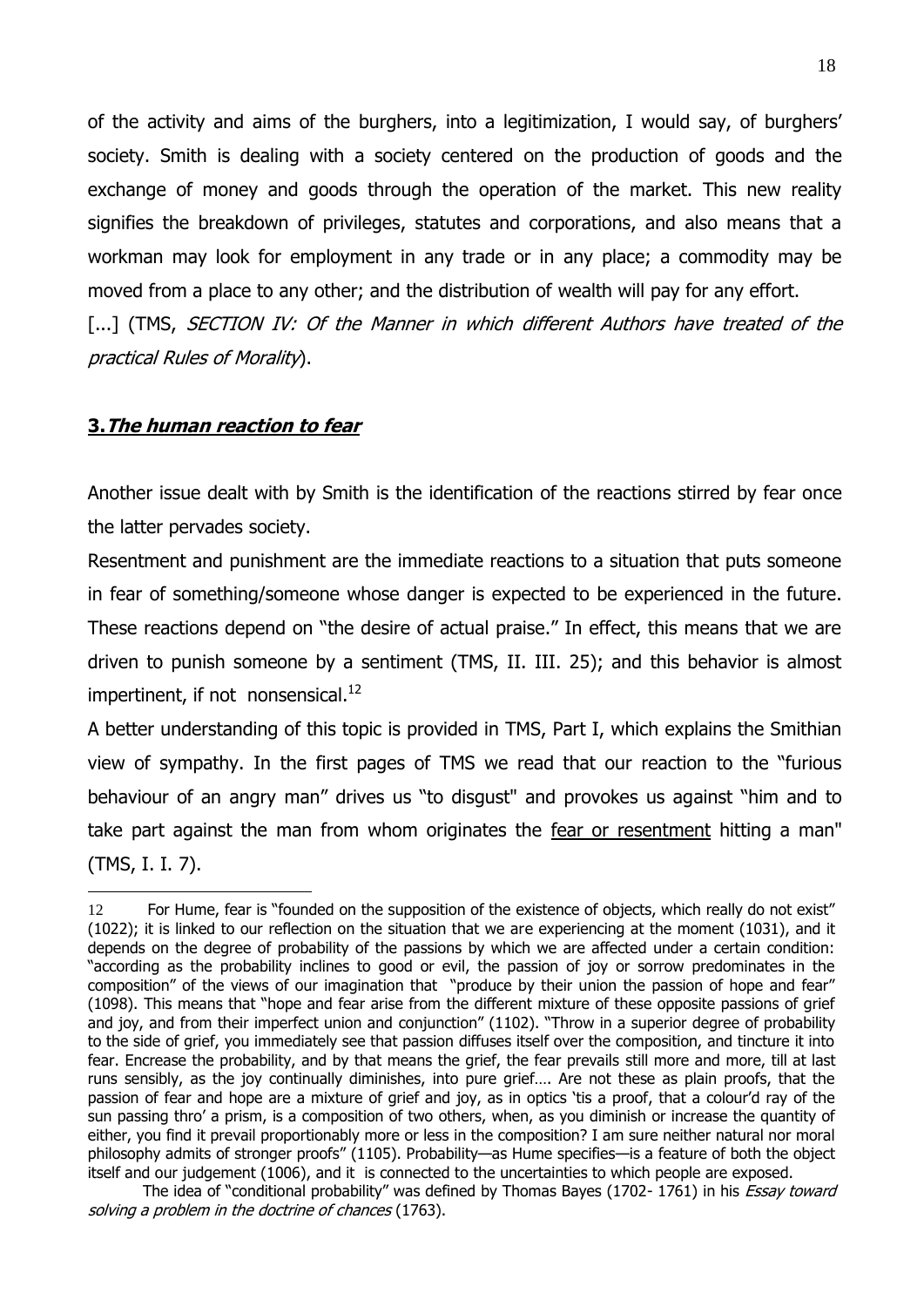We sympathize with the distress of others because "we imagine ourselves in the situation of sufferers, and thence readily conceive the grief, the fear and consternation, which must necessarily distract them" (TSM, I. II. 3); this means that we sympathize with the fear of the sufferer, not with the illness *per se*, with "the gout<sup>13</sup> or the tooth-ache, though exquisitely painful" (TSM I. II. 11). In other words, we "enter" the distress which is feared by others from an a annoyance, and what happens to others "[I]nterest[s] us not as a passion, but as a situation that gives occasion to other passions which interest us..." (TSM, I, II, 16). As a matter of fact, in Smith's thought, the consequences of perceiving fear are much more relevant than the concrete object of fear itself.

The first reaction of a man driven by the sentiment of fear induced by the sufferings of another man is feeling sympathy for him, not being indifferent to him (TSM, I, II, 25). This natural reaction "forces us almost involuntary to fly to his assistance."

Affirming that our "fellow-feeling with the other" leads us to share the same sentiment of fear (TMS, I. II. 21) means that fear is a passion that is communicated within a society, that is contagious in the precise sense that it drives and spreads reactions of different kinds: one might be disturbed by somebody else's fear, might be made afraid of it, angry, in disagreement, or boisterous; in any case, he or she is activated, engaged, or prepared to be active, even without alarming the others, or, rather, disposing them "for receiving the tidings" (EPhS, 152) even if they are not aware of the precise and punctual cause or origin of that fear.

A step further in this field is made by Smith in TMS, III (I. 39) where he points out that this human tribunal, where a "man is judge of mankind" and its sentiments, works functionally very similarly to a very different and "much higher tribunal, to the tribunal of their own consciences, to that of the supposed and well-informed spectator, to that of the man within the breast, the great judge and arbiter of their conduct." Thanks to the coexistence of these two tribunals, the man "within" may correct the false judgement of the man "without."

This means that the advanced society is shaped by the profiles of persons whose judgements are balanced between immediate reactions and informed reactions. This balance on the one hand prevents love of distinction, "so natural to man", from overwhelming the sentiment of approbation, and on the other it prevents the belief of magnificence of wealth from keeping away the hard times of "the winter storm." As a 1

13 The same reference to gout is in Hume, A Treatise on Human Nature (1896 ed.), par. 666.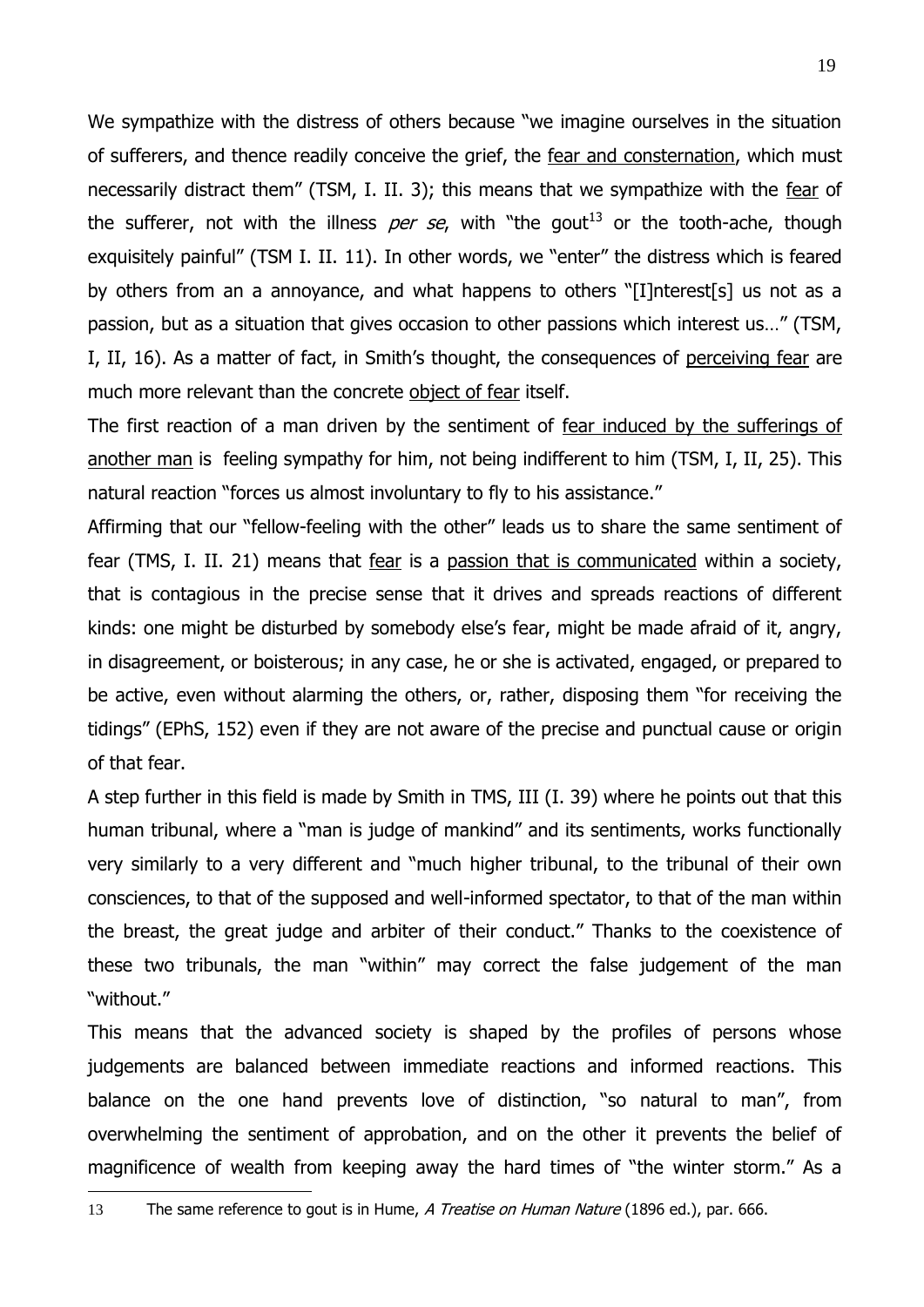matter of fact, "power and riches" leave people "sometimes more exposed [as if it were in the middle of a winter storm] than before, to anxiety, to fear, and to sorrow; to diseases, to danger, and to death" (TSM, V. I. 16).

In other words: fear, as a passion, follows the suggestion of its own "violent agitations," but it is restrained "by prudential considerations of the bad consequences which may follow from their indulgence" (TSM VI. III. 56).<sup>14</sup> Were the government aware of these prudential considerations, it would set itself free from fear of rebellion by directing its laws on the punishment of crimes along two criteria, i.e. one related to the correction of the offender and the other to the safety of the community (LJ, 371). Nowadays, we would say that such emotional turbulence of sentiments drives affected individuals to deliberations on the basis of more than one sentiment; and that these personal sentiments are intertwined with the reaction of other people's sentiments; and this makes the analysis of behavior complex.

Finally, fear may drive persons to fortitude, manhood, and strength of mind, to the full extent of winning the fear of death. This condition does not coincide with escaping the presence of death in one's mind; rather, it makes human beings familiar with it: "many seemingly great dangers are not so great as they appear"—Smith wrote—"with courage, activity, and presence of mind, there is often a good probability of extricating themselves with honour from situations where at first they could see no hope"; consequently—Smith concludes—people may "learn to expose themselves to danger with less reluctance" (TSM, VI. III. 3).

All these behaviors turn a person into a hero. This is true because "there is always something dignified in the command of fear, whatever be the motive upon which it is founded": the command of fear is always synonymous with nobility and greatness (TSM, VI. III. 3-12).

The above-sketched general profile of the passion of fear highlights that safety and security are indispensable conditions for the existence of the advanced society, in a Smithian sense. The advanced society is not at all a "society of fear," in the very sense that in the "age of artificial reasoning and philosophy," fear is not the device that can bind people within a social system: fear is replaced by a system of laws and rules which everybody recognizes; the system of laws dignifies the government and the same system

<sup>14</sup> May we perhaps consider this Smithian line of reasoning to resemble Hume's views on probability? On this, see [note 2].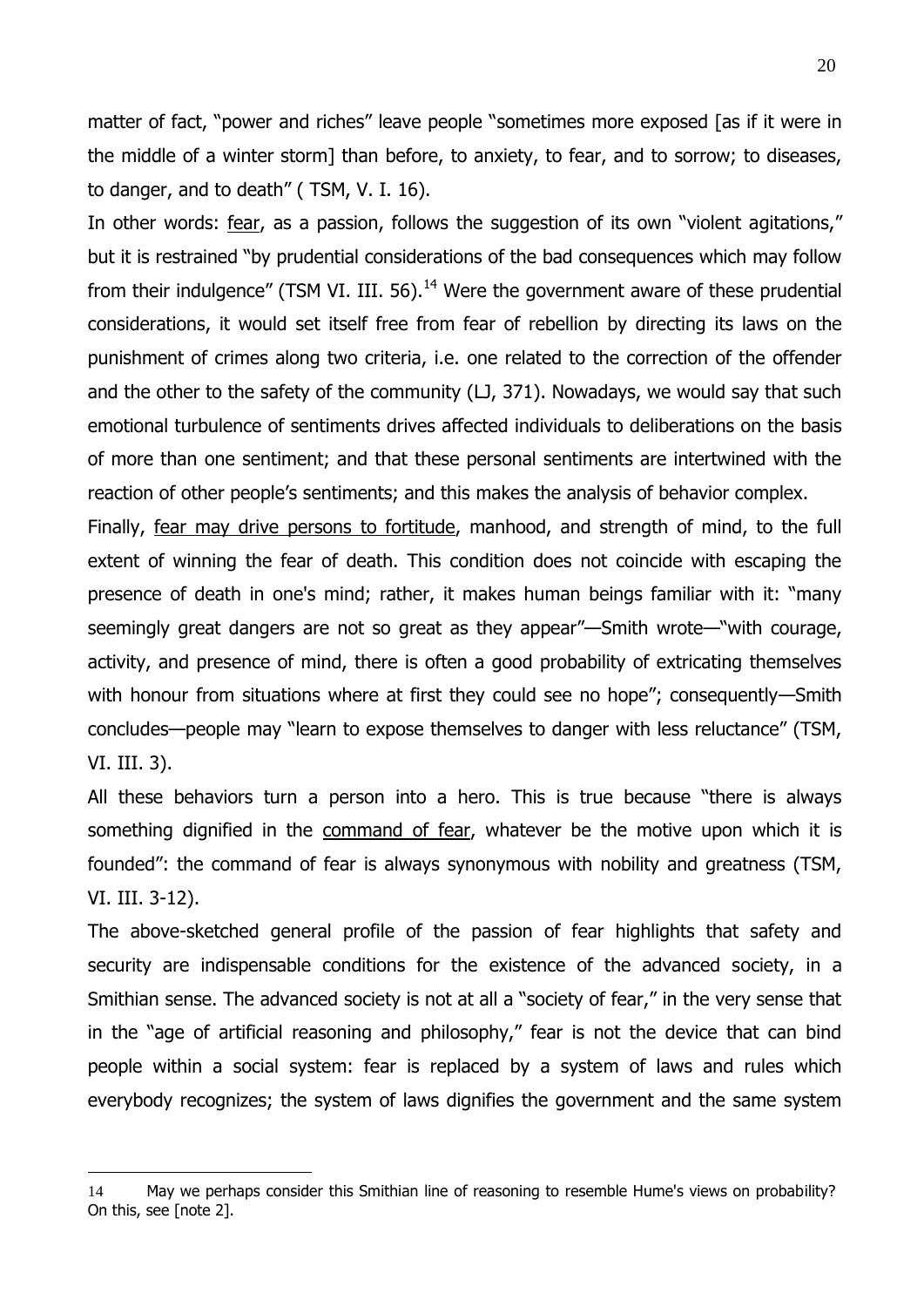of laws is a warrant of the legitimacy of power, and of the legitimacy of social actors' regulated freedom as well.

The aforementioned profile of fear tells us that this passion can generate counter-actions by means of effective changes in the minds of the social players; these changes lead these 'actors' to turn their behavior from a passionate condition of natural torment into a positive, active attitude towards the future. This new attitude embodies and reveals all the passions that originate from the primary passions— like fear—and drives man towards a precautionary perspective of life, that is, towards reducing the number of the typologies of danger. This is the general framework in which Smith sets the concept of fear as a human passion.

#### **Some conclusive considerations**

An initial conclusion is drawn from this reconstruction of the Smithian concept of fear. Good luck and misfortune have no room in human existence because any person feels passions in his or her own breast, and on their bases any person has other sentiments and conceives ideas that drive him or her to cultivate potential abilities, more refined skills, new power and knowledge, and hidden abilities; to overwhelm the agitations that accompany passions; and to strengthen his or her command over them and his or her self-esteem too.

As a result, we may state that every person  $-$  in the Smithian vision  $-$  has resources by nature, and any moral sentiment is among these natural resources. What matters in our argumentation is specifically fear as the source that makes people able to respond to needs and wants, and  $-$  in doing so  $-$  to produce both individual and personal profit.

If fear is considered a resource, it follows that it may be capitalized: this is the economic meaning of fear. Partial pieces of an answer to this question may be drawn from the following insight, based on the paragraphs in which Smith deals with *society and fear*.

This reading of Smith's books enhances the tranquillity of society and the power of the sovereign as the result of power and command exerted by the government through instruments that facilitate safety, accountability, trust, and confidence within the community. This prudent behavior of the high ranks of society prevents and avoids the conditions under which fear arises from the daily and the exceptional circumstances of life and in which it spreads its perturbing effects connected to the assumption of a negative event likely to happen in the future.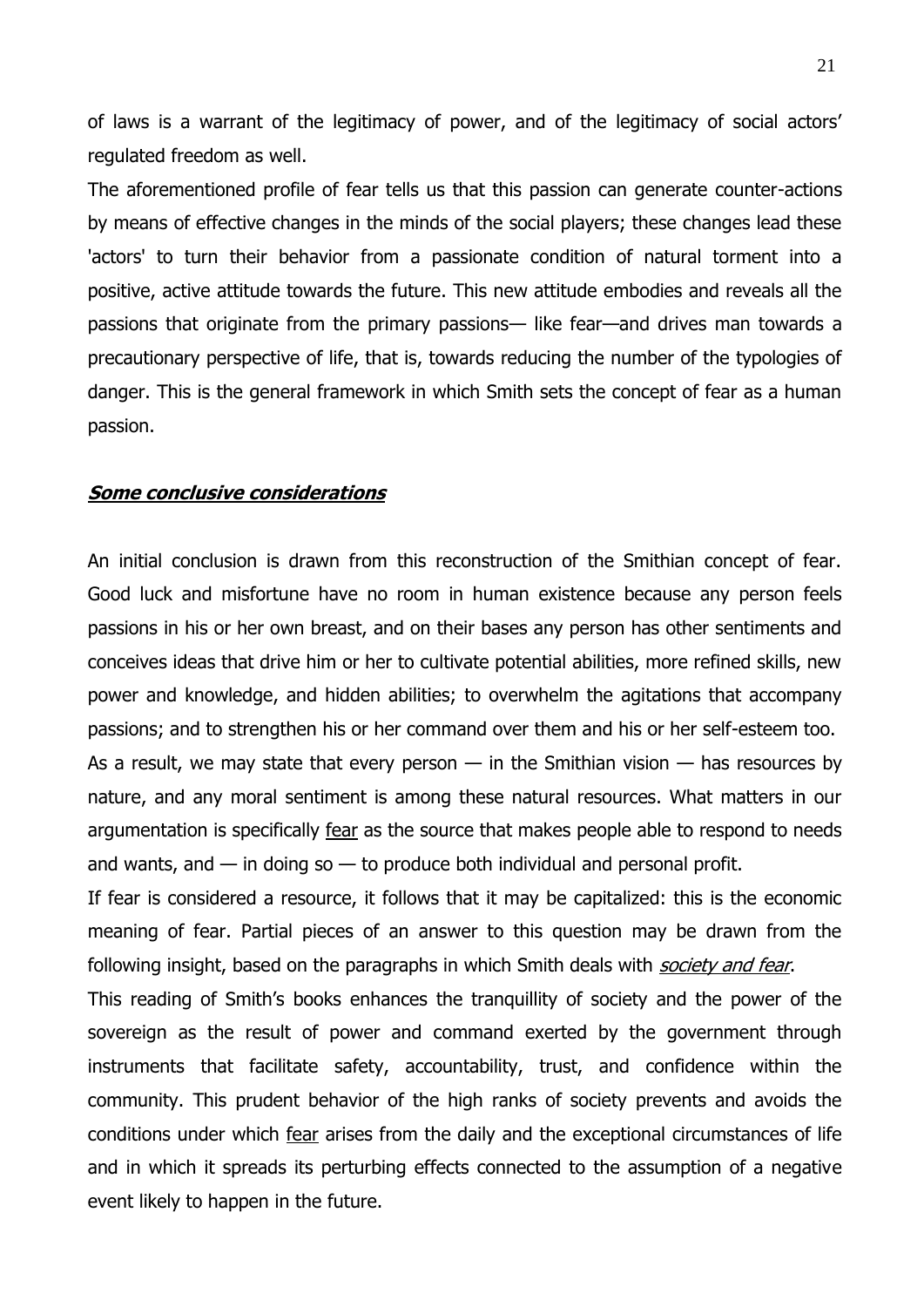As a matter of fact, fear can also motivate and activate behaviors that are positive for the well-being and the wealth of a nation. Fear may bind together individuals, at the same time allowing them to be free: in this case, fear is connected to hope and can be attractive and have a cohesive effect, which is a prerequisite for the existence of any society. In this sense, fear is a resource.

The target of this ideal governance seems to coincide with the appropriate answer to the needs of the individuals and bodies that partake in the same society: fear may be considered as depending "on the situation, or rather, it depends on how a person interprets the situation in which he finds himself. $115$ 

The Smithian society  $-$  as the place of the bargaining of accountable words, skilled abilities and work, and valuable commodities  $-$  is a community of barters that is secured by every persons' "approbation" and "command," as well as by the government's power and dignity (Paganelli, 2009). This happens because  $-$  in our specific case  $-$  fear is one of the original passions, and, as such, it generates other passions that constitute the mainsprings of prospective actions: taking care of the future of the whole system and of its parts, and generating positive actions from fear corresponds to being committed to the personal and the common good. In this sense, fear is a sentiment whose object, together with its direct and indirect effects, changes and evolves with and within any society.

In a "community," defined by Smith as "a set of men agree'd to live together" (LJ, 309), laws and rules are not the sources but the consequences of individual rights. Taken the other way round, individual rights are secured by a concrete system of relationships between citizens; the safety and security of these relationships are confirmed by society, day by day, in accordance with repeated bilateral and multilateral actions. This mutually respectful context reflects the systematic collection of laws, whose destiny is to be subject to amendments as time passes. The new values of the new society are transformed into laws, by their active exercise. $^{16}$ 

This community lies at the bases of the acknowledgement that everyone — reciprocally does not desire to be disturbed by the pain of others, and that this disposition works as a training ground to learn how to judge any action as if seen and evaluated by an "impartial spectator." Society becomes the primary means of controlling and subjecting the

<sup>15</sup> This is "cognitive labelling" in Svendsen, 2008: 32-33.

<sup>16</sup> In our contemporary scientific vocabulary, this role of the passions would probably be defined "descriptive" and "performative" (Ledoux, 1998).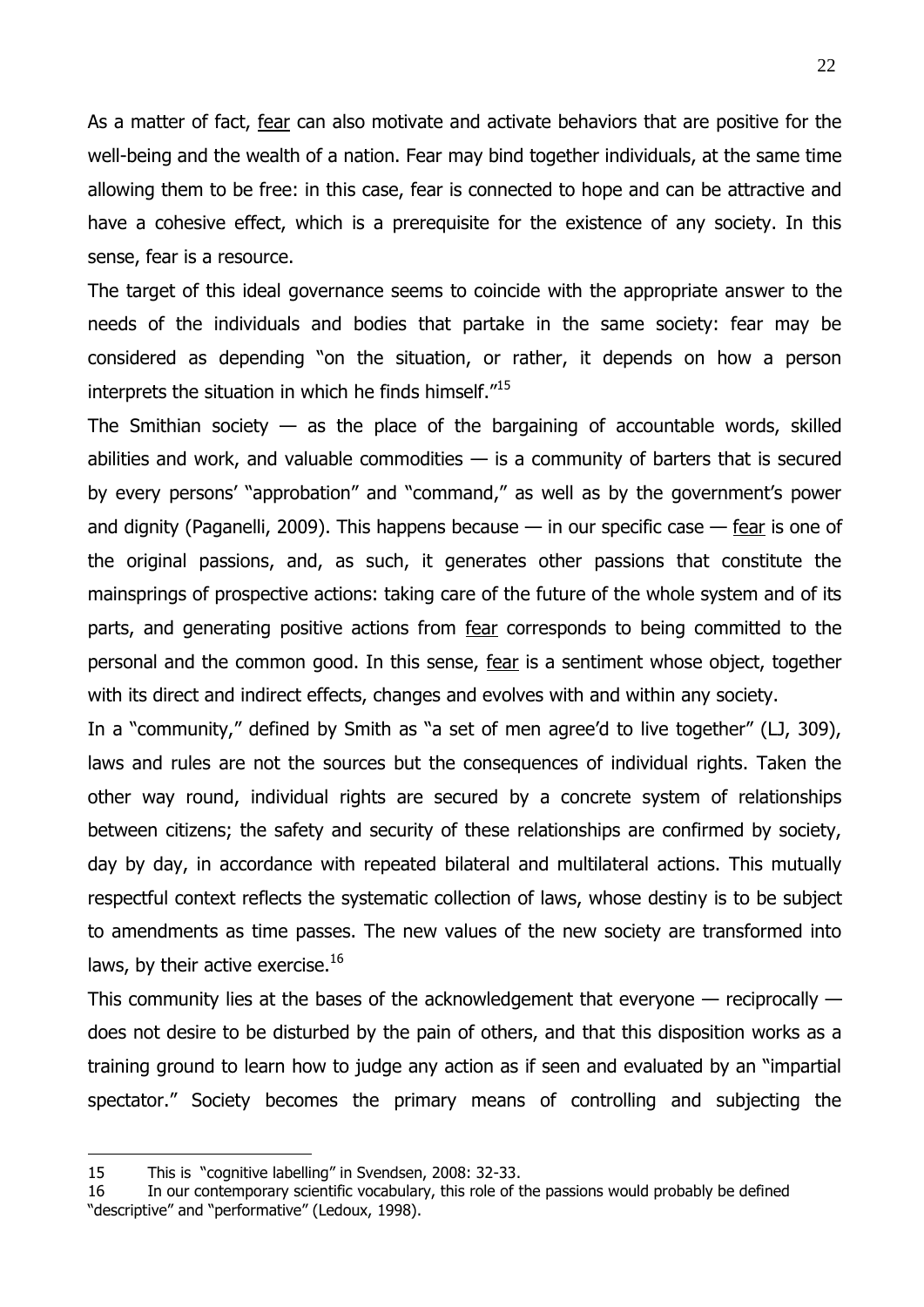government, like in the contents of *The Bill of Rights* (1689) in which the Crown is subject to the law and has to govern through Parliament, and the individuals have the right to be free of unlawful interference in their private affairs.

We take for granted that Adam Smith followed in the wake of the tradition of the Bill of Rights, and that he was applying the model of the Bill of Rights to a society that had already evolved into a commercial state. Here, people were becoming more skilled and industrious, and also turning into being "obsessed with acquiring a seemingly infinite number" of "trinkets," "frivolous objects" and a "multitude of baubles." New people are concerned with "changing their habits, appearance, their identity and interactions," by different civic and economic actions; they "might become locked into a status-seeking game paying more attention to what the 'spectator' thought than their free will," and they may possibly become victims of illusions— Smith's "deception," -- if they do not learn to comply with self-command and self-approbation (Hall and Trentmann 2005: 8).

But it is exactly "this deception which rouses and keeps in continual motion the industry of mankind… which has[ve] entirely changed the whole face of the globe…. The homely and vulgar proverb, that the eye is larger than the belly, never was more fully verified than with regard to him [landlord]. The capacity of his stomach bears no proportion to the immensity of his desires, and will receive no more than that of the meanest peasant. The rest he is obliged to distribute among those who prepare, …, that little which he himself makes use of,…‖ (TMS,…).

Only by practising these virtues can a people experiment with self-organization, recognize and trade mutual differences, may agree and consent to common living within a system; in this way, a people proceeds towards a form of society, an ever-renewing socio-economic system that reflects the dynamic relationships pertaining to it; the whole activity of this people reflects their legitimacy in an ever-changing set of laws, and constitutes a guarantee for the feasibility of the civil life of mankind (Simon 2009).

The fact that Smith does not hide the existence of fear and its effects seems very interesting to me. Nor does he foresee a system in which a strategy successfully works in concealing fear. On the contrary, his "society" becomes civilized also by means of the force of fear in motivating actions. His society, if rooted in the interactions between several human passions — among which fear —, plays an original role in driving human activities towards the best social conditions.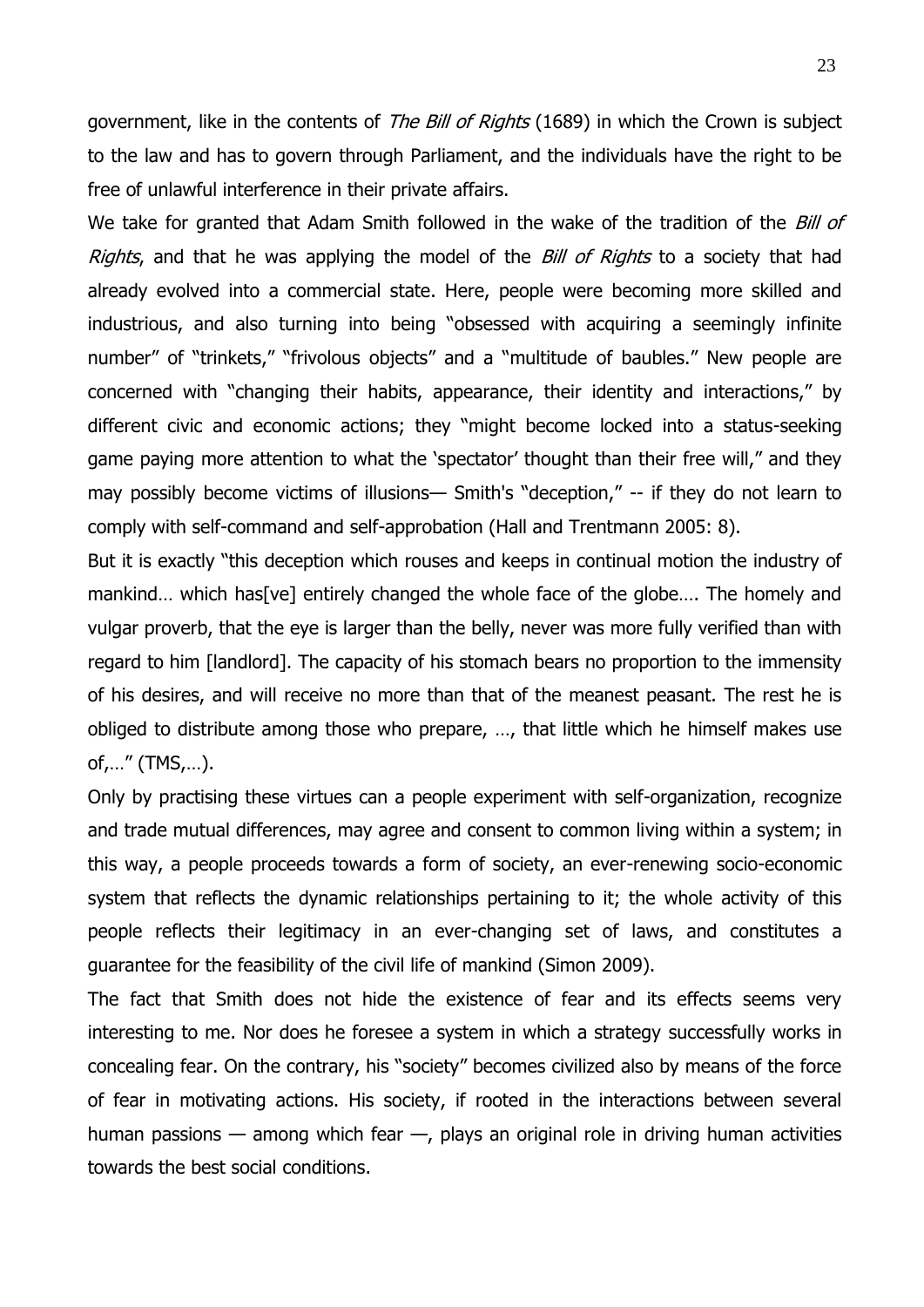By placing Smith within the frame of the contemporary "philosophy of fear," we may accept that fear, as connected to uncertainties (like in Smith's work), can be the object of intentional strategies aimed to remove something or someone from the 'inside' of the system, to capture awareness, to deselect it in favor of other possibilities, to cultivate and keep it out of the boundaries, by limiting freedom within the system.

Such reasoning on fear makes fear a "perspective on the world", and simultaneously a force able to change the perspective of the world. Indeed, potential fear may be conducive to a number of moral rules shaped by means of direct experience and consciousness of these rules; this makes the latter consubstantial within the community in which they continuously sprout and whose evolution they reflect.

Yet, transferring today this conceptualization of fear into the Smithian system might be error-driven: as a matter of fact, I have not found any evidence of a Smithian conception of fear as a passion that can be handled in order to activate social control, or as a deceptive sentiment having to do with "witches".

More realistically, what Smith believed had to be feared were events embodying very high values in the eyes of his fellow-citizens: no doubt, the fear of losing dignity, liberty and freedom was a central concern in his whole argumentation on society and its wealth.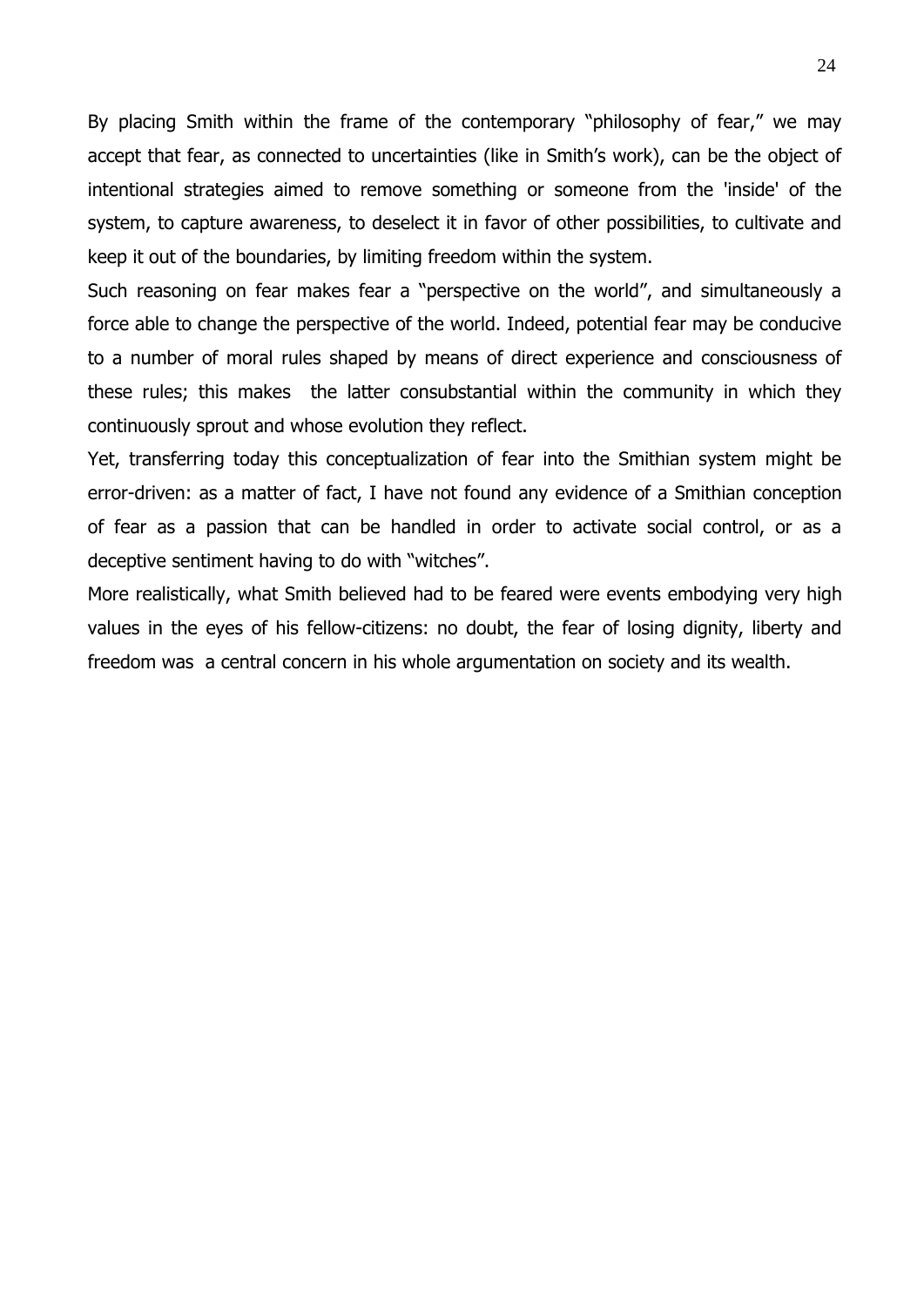# Bibliographical references

Asso P.F. and Fiorito L., 2004, Human Nature and Economic Institutions: Instinct Psycology, Behaviorism, and the Development of American Institutionalism, in "Journal of the History of Economic Thought", 4: 445-478.

Becker G.S. and Rubinstein Y., 2004, (preliminary and incomplete. First draft: October 2003), Fear and the Response to Terrorism: An Economic Analysis.

G. Borrelli, 2006, Republicanesimo e teoria dei conflitti in Machiavelli. Note su un dibattito in corso, in *Machiavelli nella storiografia e nel pensiero politico del XX secolo*, Bassani L.M. and Vivanti C., eds, Milan: Giuffrè, pp. 329-348.

Bock G., Skinner Q. and Viroli M., eds., 1990, Machiavelli and Republicanism, Cambridge UK: Cambridge University Press.

Bostock W., 2002, Collective Mental State and Individual Agency: Qualitative Factors in Social Science Explanation, FOS. Forum: Qualitative Social Research, vol. 3, n. 3 Sept.

Chambers S. and Kymlicka W., eds., Alternative Conception of civil society. Princeton 2002. Delumeau J, 1990, Sin and Fear, (first ed. Paris 1883)

Escobar R., 1997, Metamorfosi della paura, Bologna: Il Mulino.

Furedi F., 2006, Culture of Fear revisited: risk-taking and the morality of low expectations,London-New York: Continuum, IV ed.

Forget E.L., 2010, Abolishing Poverty: The history and significance of the NorthAmerican Guaranteed Annual Income Social Experiment, in "Storia del pensiero economico" [forthcoming]

Frey B., 2012, Happiness and Public Policies Fundamental Issues, in "CREMA Working Paper No. 2012-16", Basel.

Ginsborg P., 2003, Italy and its Discontent. Family, Civil Society, State, Palgrave-Macmillan (Ch. 4: Civil Society and Mass Culture)

Hall J.A. and Trentmann F., 2005, Civil society  $-A$  Reader in History, Theory and Global Politics, New Yoprk: Palgrave and Macmillan (Ch 1: Contests over Civil Society: Introductory perspectives).

Hebblethwaite K. and McCarthy E., eds., 2007, Fear. Essays on the meaning and experience of fear, Four Courts Press.

Hollander J., 2004, Fear itself, in "Social Research", Winter.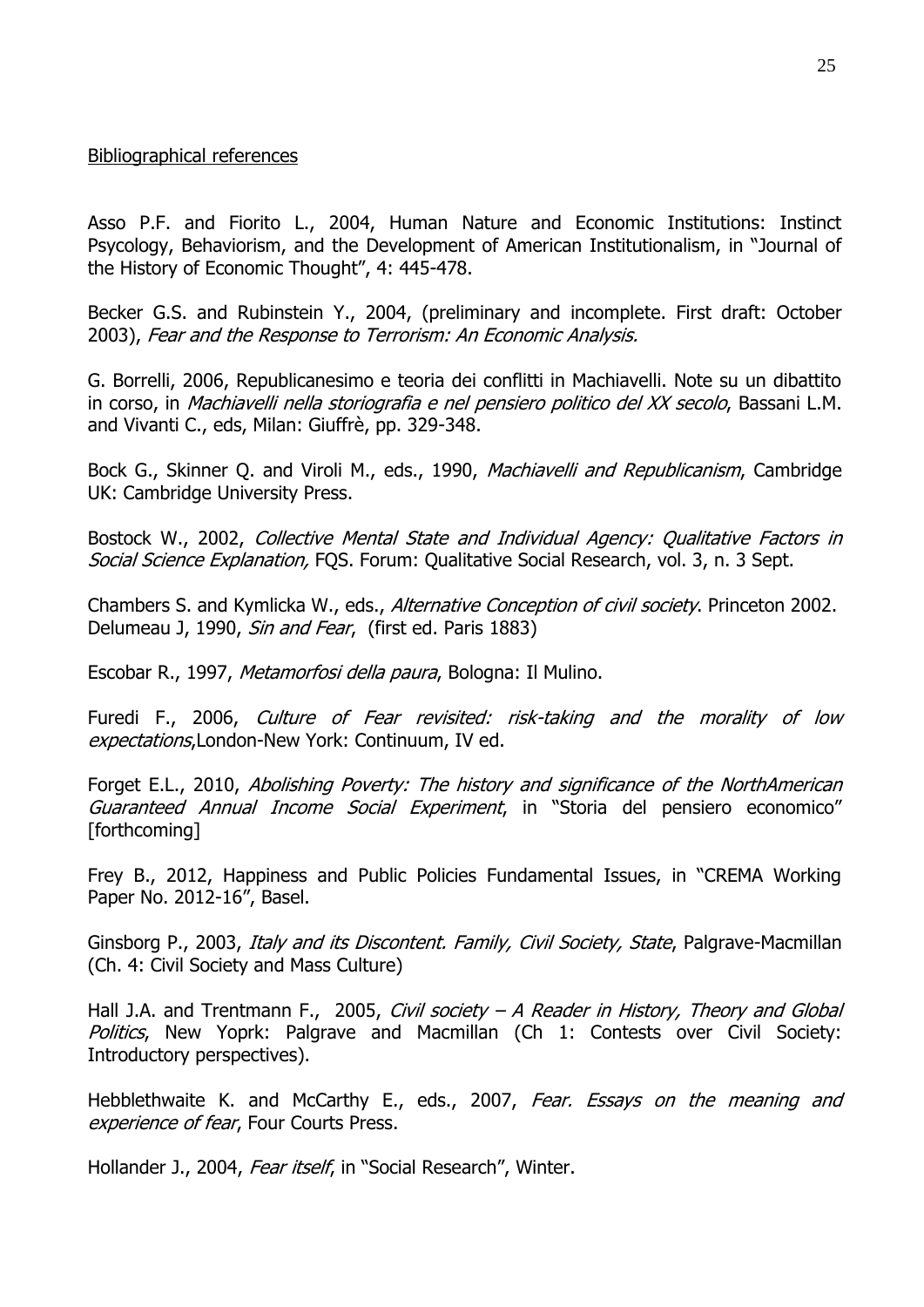Huddy L., 2004, Fear and how it works: science and the social sciences, in "Social Research", Winter.

Ledoux J., 1998, The emotional brain: the mysterious underpinnings of emotional life, London: Weindfeld.

Neiman S., 2002, Evil in Modern Thought: an Alternative History of Philosophy, Princeton: Princeton University Press.

Paganelli M. P., 2009, Approbation and the desire to better one's condition in Adam Smith, in "Journal of the History of Economic Thought", March: 79-92.

Passerin D'Entreves A., 1984, The notion of the State, Oxford University Press.

Simon F., 2009, The role of punishment in the works of Adam Smith, in "Storia e Politica", 2: 303-330.

Smith A., 1759, The Theory of Moral Sentiments, in "Library of Economics and Liberty".

Smith A., Jan.-Feb. 1763, Lectures on Jurisprudence, Glasgow Edition of the Works and Correspondence, vol. 5, online ed.

Smith A., 1776, *Inquiry into the Nature and Causes of the Wealth of Nations*, in "Library of Economics and Liberty", online ed.

Smith A., Essays on Philosophical Subjects, online ed.

Smith A., Lectures on Rhetoric and Belles Lettres, online ed.

Skrimshire S., 2008, *Politics of Fear, Practices of Hope*, London: Continuum.

Svendsen L., 2008, A Philosophy of Fear, London: Reaktion Books.

Ullman R., 1983, Redefining security, in "International security".

Van Parijs P., A Basic Income for All. If you really care about freedom, give people an unconditional income, "Boston Review.net".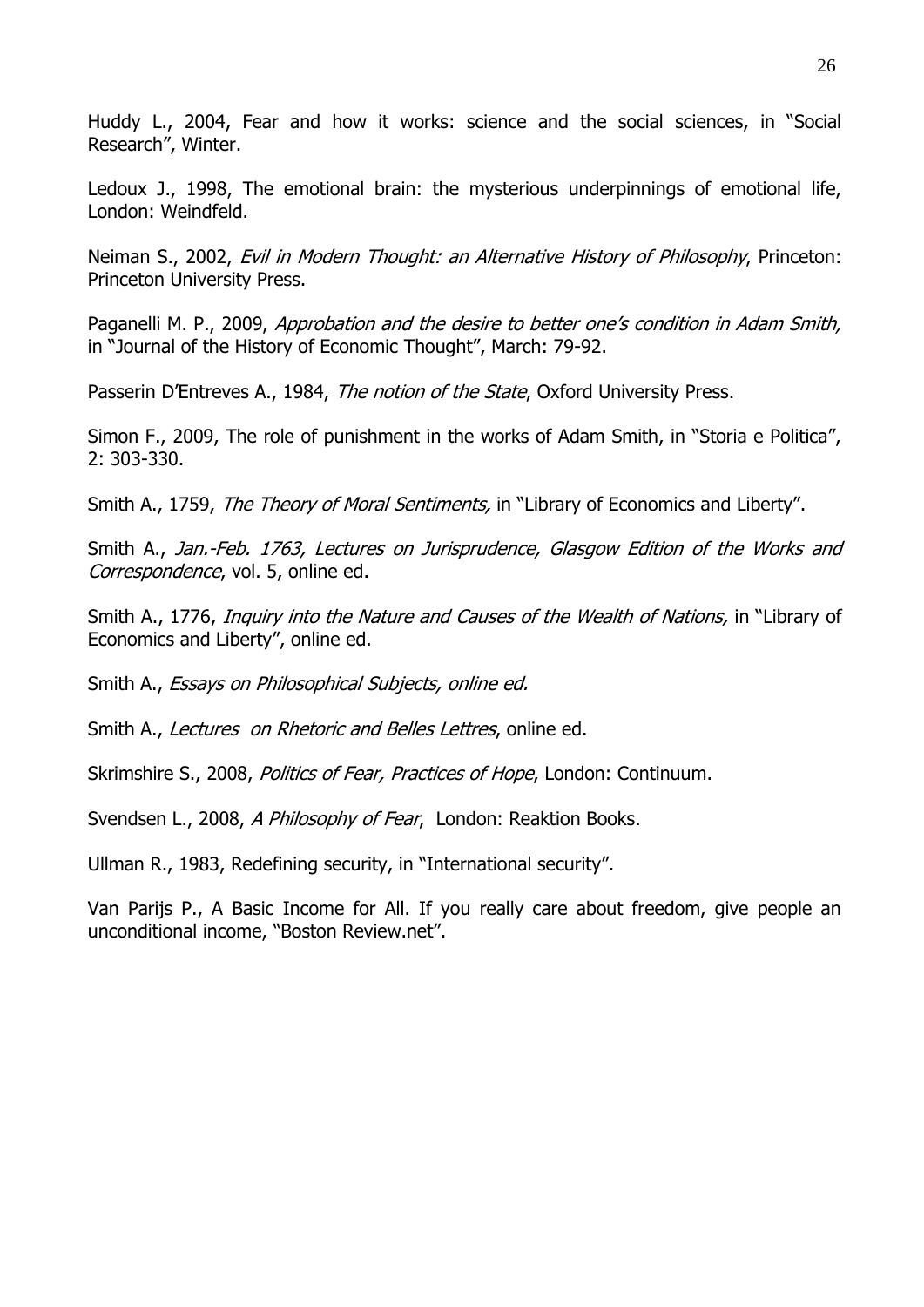# **Appendix 1**

Today renewed attention is paid to fear also by the history of literature: in Franco Moretti's article The Dialectic of Fear ("New Left Review", I/136, Nov.-Dec.1982), he addresses the methods by which Mary Shelley and Bram Stoker highlight the problems and inconsistencies of their societies through their respective novels Frankenstein and Dracula. Moretti notes that in Shelley's *Frankenstein*, fear lies in the protagonist so as to encourage the reader to "reflect on a number of important problems (the development of science, the ethic of family, respect for tradition) and agree - rationally - that these are threatened by powerful and hidden forces". Stoker's *Dracula*, by contrast, wants to scare its readers. Hyde and Dracula, both born in 1816, are indivisible, as they are complementary figures; the two horrible faces of a single society, its extremes: the disfigured wretch and the ruthless proprietor, the property-less worker and property-owner capitalist.

# **Appendix 2**

1

China is widely present in Smith's work. Smith deals with Chinese economic history in several paragraphs, where he compares Chinese development to the economic conditions of other countries. He also refers to Ricci, commenting on his opinion about China. Differently, no commentary on Chinese philosophy, political or economic thought is present in Smith's work.

Confucius was very interested in the notion of fear. In his view, we should feel fear of nature, of the sage and of the bigman (this word has its special meaning here); it is thanks to this fear that we human beings do not violate the rules. Confucianism paid much attention to the ways in which this human fear-feeling - which comes from the environment – can be transformed by internalizing it: in this way, fear would become a conscious demand on the part of man, a demand able to transform "I have to" into "I want to"<sup>17</sup> .

<sup>17</sup> I am very grateful to Yajun Chen (Department of Philosophy, Nanjing University and University of Pittsburgh) for this initial insight into Confucianism and fear.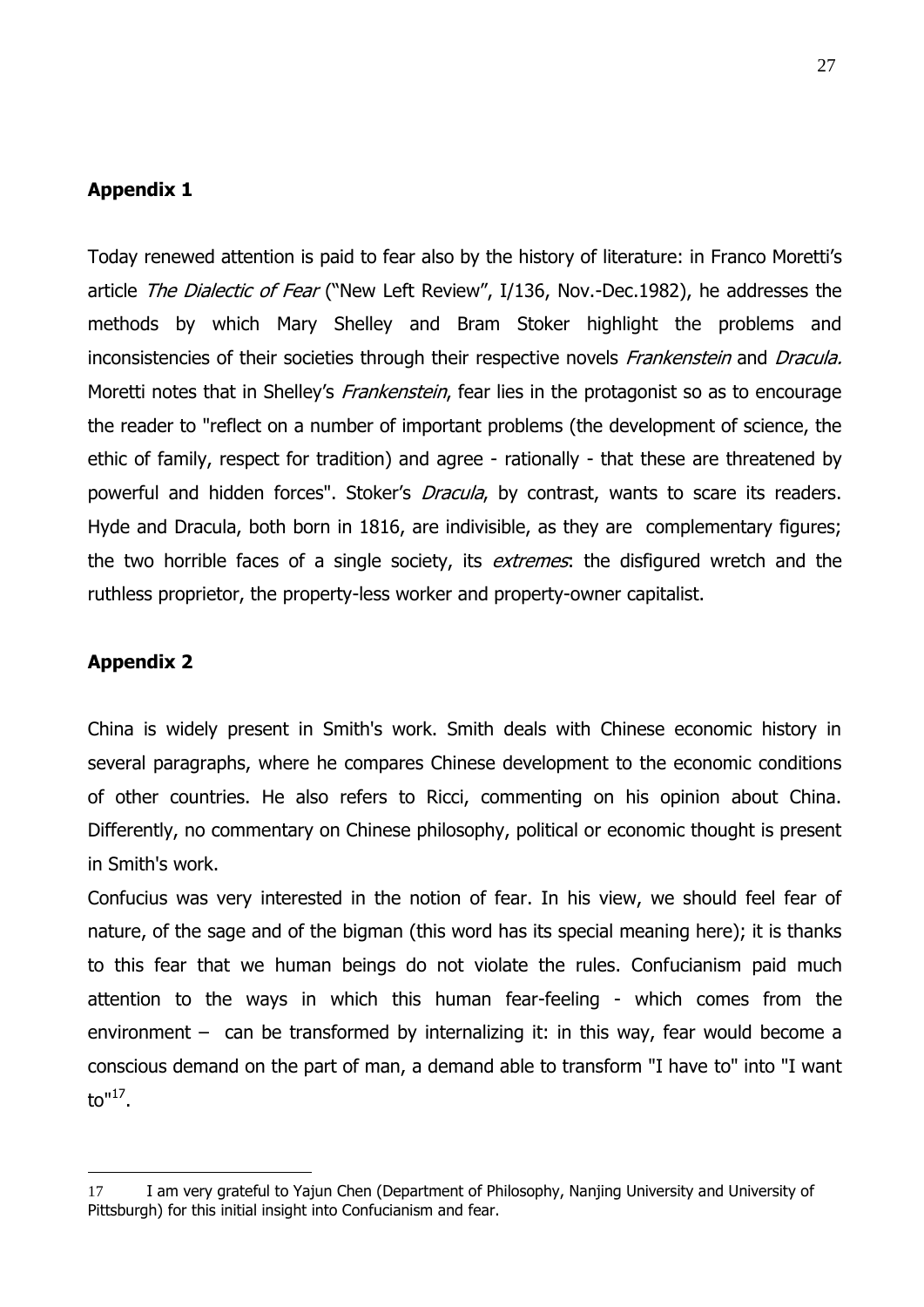# **Appendix 3**

<u>.</u>

An application of Adam Smith's basic idea on the elements that attract factors of opulence into the economic system is provided with reference to the cellular biological system by Barrett Rollins (Department of Adult Oncology, Dana Farber Cancer Institute, Boston Mass.): his research deals with the chemoattractants for leukocytes; the attractors are the chemokines, a mix of proteins that may reveal the presence of leukocytes in the vessel wall $^{18}$ .

<sup>18</sup> Rollins B., Chemokines and atheroscleresis: what Adam Smith has to say about vascular disease, 2001, "Journal of Clinical Investigation", 108, 9: 1269-1271.